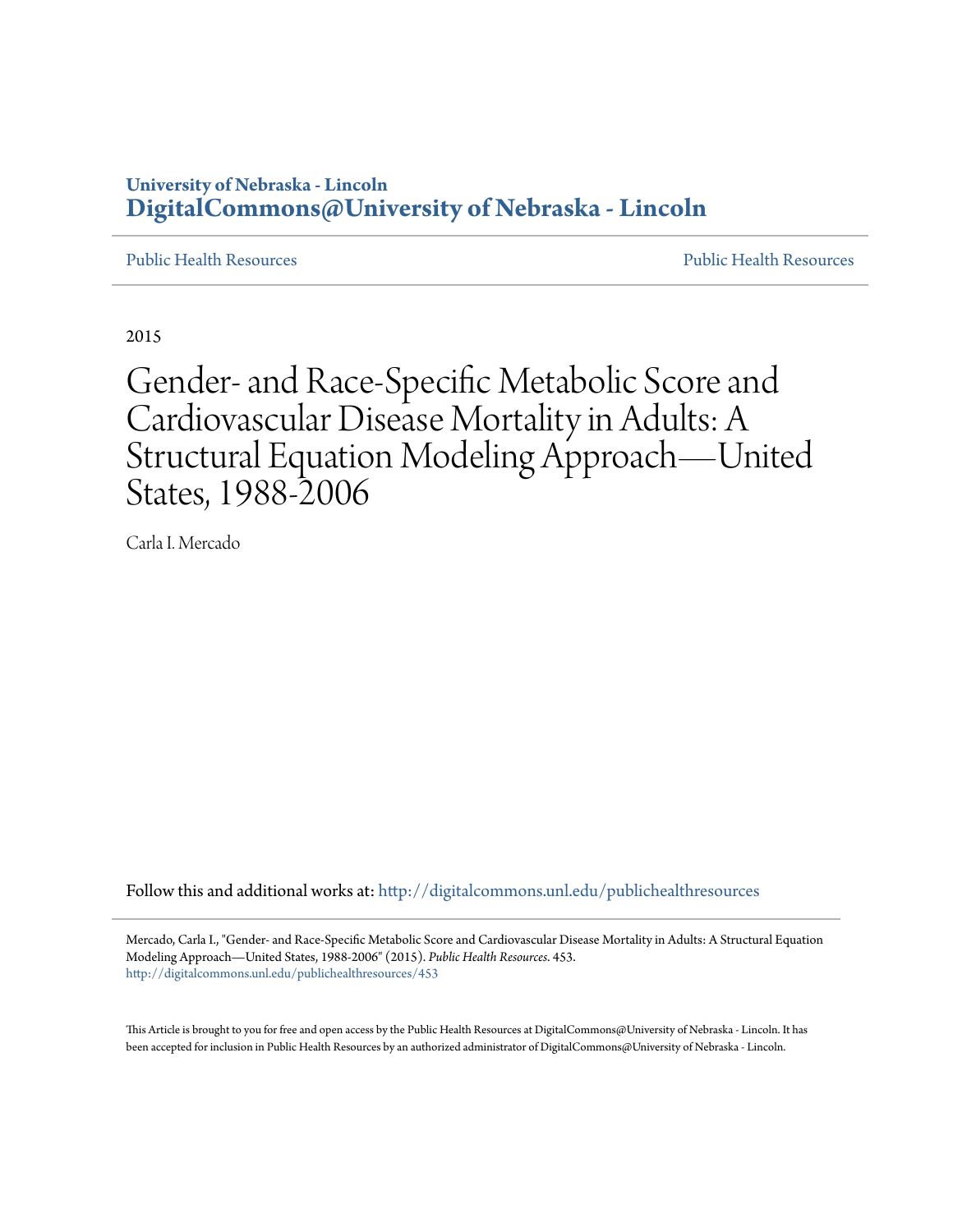## Gender- and Race-Specific Metabolic Score and Cardiovascular Disease Mortality in Adults: A Structural Equation Modeling Approach—United States, 1988-2006

Carla I. Mercado<sup>1</sup>, Quanhe Yang<sup>1</sup>, Earl S. Ford<sup>2</sup>, Edward Gregg<sup>3</sup> and Amy L. Valderrama<sup>4</sup>

Objective: Consider all metabolic syndrome (MetS) components [systolic (SBP) and diastolic (DBP) blood pressures, waist circumference, HDL cholesterol, triglycerides (TG), and fasting glucose] and gender/race differential risk when assessing cardiovascular disease (CVD) risk.

Methods: We estimated a gender- and race-specific continuous MetS score using structural equation modeling and tested its association with CVD mortality using data from National Health and Nutrition Examination Survey III linked with the National Death Index. Cox proportional hazard regression tested the association adjusted for sociodemographic and behavior characteristics.

Results: For men, continuous MetS components associated with CVD mortality were SBP (hazard ratio = 1.50, 95% confidence interval = 1.14-1.96), DBP (1.48, 1.16-1.90), and TG (1.15, 1.12-1.16). In women, SBP (1.44, 1.27-1.63) and DBP (1.24, 1.02-1.51) were associated with CVD mortality. MetS score was not significantly associated with CVD mortality in men; but significant associations were found for all women (1.34, 1.06-1.68), non-Hispanic white women (1.29, 1.01-1.64), non-Hispanic black women (2.03, 1.12-3.69), and Mexican-American women (3.57, 2.21-5.76). Goodness-of-fit and concordance were overall better for models with the MetS score than MetS (yes/no).

**Conclusions:** When assessing CVD mortality risk, MetS score provided additional information than MetS (yes/no).

Obesity (2015) 23, 1911-1919. doi:10.1002/oby.21171

## Introduction

Cardiovascular disease (CVD) is the leading cause of death in the US and worldwide (1). A cluster of risk factors commonly found among individuals with CVD (dyslipidemia, hypertension, hyperglycemia, and excess abdominal fat) led to the development of a condition known as metabolic syndrome (MetS) (2). Most recently, a harmonized MetS definition was presented as having abnormal values for three of the five metabolic components: blood pressure, fasting glucose, waist circumference, HDL cholesterol, or triglycerides (3), based on established cut points.

Although MetS predicts CVD events (4,5), there are some major limitations to the most recent harmonized definition of MetS (3). First, the established cut points of each metabolic component may not be most effective in predicting CVD risk for certain subgroups or populations. One example is the MetS paradox among African-Americans who have greater prevalence of hypertension and better cholesterol profiles than other races/ethnicities (6,7), and cut points may need to be adapted to identify early CVD risk. Additionally, the current MetS definition does not distinguish between which components are present, and there may be interaction between combinations of components that result in greater CVD risk than others.

<sup>1</sup> Division for Heart Disease and Stroke Prevention, Centers for Disease Control and Prevention, Atlanta, Georgia, USA. Correspondence: Carla I. Mercado (cmercado@cdc.gov)<sup>2</sup> Division of Population Health, Centers for Disease Control and Prevention, Atlanta, Georgia, USA  $3$  Division of Diabetes Translation, National Center for Chronic Disease Prevention and Health Promotion, Centers for Disease Control and Prevention, Atlanta, Georgia, USA<br><sup>4</sup> Division of Strategic National Stockpile, Office of Public Health Prep Georgia, USA.

Disclosure: The authors declare no conflict of interest. The findings and conclusions in this manuscript are those of the authors and do not necessarily represent the official position of the Centers for Disease Control and Prevention or any other entity of the US Government.

Author contributions: C.I.M., Q.Y., E.S.F., E.G., and A.L.V. designed this study; Q.Y., E.S.F., and E.G. provided subject matter expertise; Q.Y. provided statistical guidance for this study; A.L.V. supervised the process and completion of this project; C.I.M. analyzed the data, wrote the article, and has primary responsibility for the final content. All authors read, reviewed, and approved the final manuscript.

Additional Supporting Information may be found in the online version of this article.

Received: 5 February 2015; Accepted: 1 May 2015; Published online 4 August 2015. doi:10.1002/oby.21171

This document is a U.S. government work and is not subject to copyright in the United States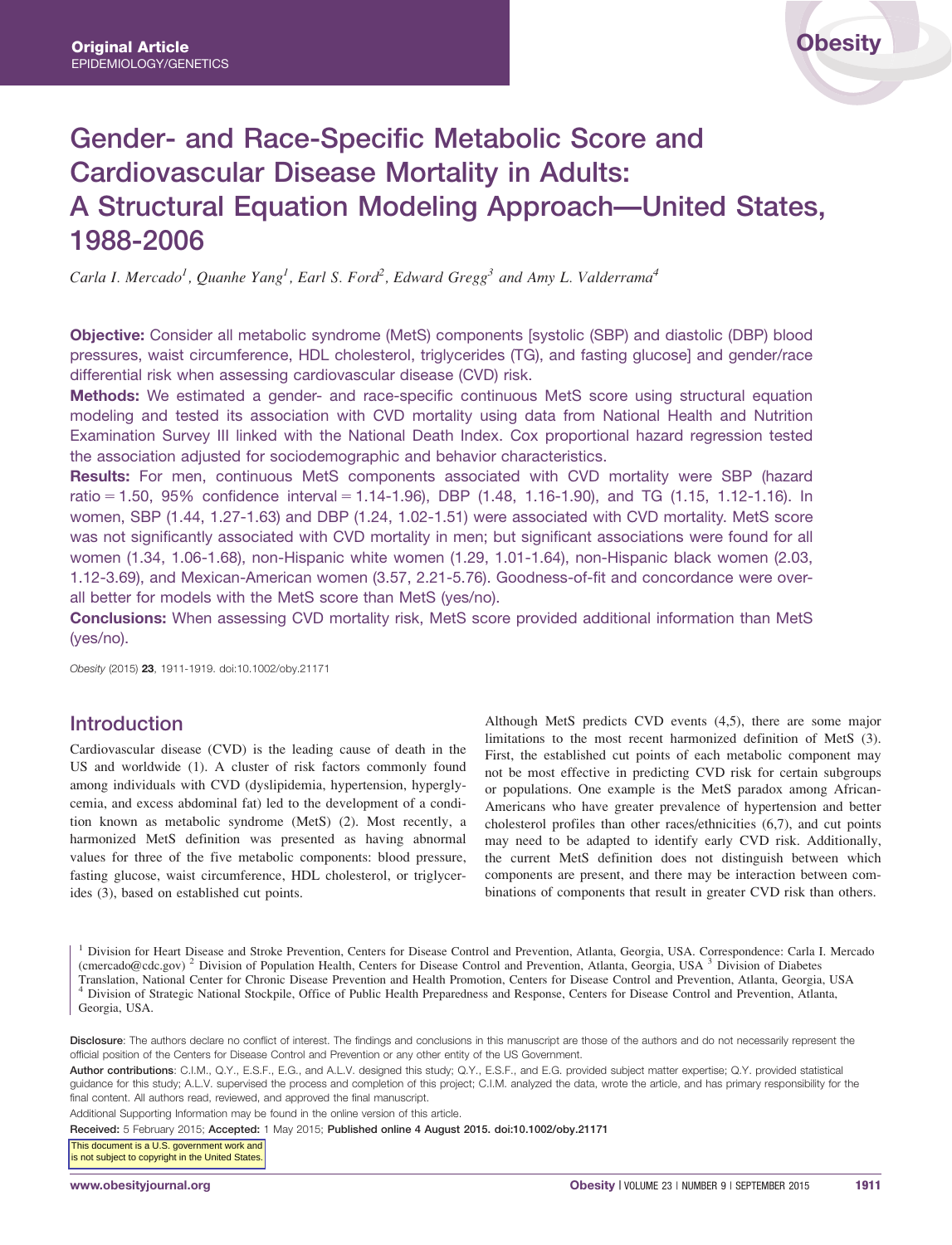Additional limitations raised by a joint statement from the American Diabetes Association and the European Association for the Study of Diabetes includes ill-defined cut points with possible loss of information, lack of basis for the inclusion or exclusion of other CVD risk factors, and treatment of MetS is no different than the treatment of its components (8). Overall, the medical value of diagnosing MetS was questioned. However, CVD events and mortality have been found to be driven by MetS independently from the components (9). Additionally, individuals with MetS are at increased risk of CVD mortality and all-cause mortality compared with those without MetS (10-13). Even though these studies have consistently found a positive relationship between MetS and CVD mortality, MetS is criticized due to limitations of the definition (yes/no) and the inflexibility of evaluating abnormal MetS components differently for race and gender subgroups.

Even though the harmonized definition has provided country- and gender-specific cut points for a couple of components, ideally we would use the measured value of each component when assessing CVD risk while acknowledging differential risk among certain populations. In this study, we tested independent associations between each metabolic component and CVD mortality. Then, we used a method that addresses the limitations of MetS by estimating an individual continuous MetS score based on the actual value of all components and tested its association with CVD mortality.

## **Methods**

#### Study population

Data from the National Health and Nutrition Examination Survey III (NHANES III) was used where participants were selected from a complex, multistage, probability sampling design to represent the non-institutionalized US population (14). NHANES III was conducted from 1988 to 1994 and contains data on 19,288 nonpregnant adults aged 18 years or older. Data on participants from NHANES III were linked to death certificates from the National Death Index to obtain mortality status through December 31, 2006 (15). CVD mortality was classified as cause of death from Major Cardiovascular Diseases or ICD-10 codes of I00 to I78.

Of the 19,288 nonpregnant adults, 25 were ineligible for mortality linkage resulting in a remaining 19,263 participants. Participants were then excluded if there were: no fasting lab data available  $(n =$ 11,157); no measurements for blood pressure ( $n = 2345$ ) or anthropometric ( $n = 3154$ ); medical history of cancer ( $n = 775$ ), heart failure  $(n = 747)$ , stroke  $(n = 646)$ , or heart attack  $(n = 932)$ ; or missing covariate data ( $n = 772$ ). These numbers are not mutually exclusive and 5759 participants remained in this study. Morning sample weights, also known as fasting weights, were used to account for non-response due to not fasting or missing laboratory data.

#### **Measurements**

Participants underwent interviews and detailed physical exams. Waist circumference was measured to the nearest 0.1 cm from the top of the iliac crest with the tape measure parallel to the floor. Blood pressure was determined based on an average of three blood pressure measurements. Blood samples were collected to obtain measures of plasma glucose and lipid profiles (HDL cholesterol and triglycerides).

MetS was based on the latest harmonized definition of having three or more abnormal values of any of the following components: blood pressure, fasting glucose, waist circumference, HDL cholesterol, and triglycerides (3). Presence of the blood pressure component was a systolic blood pressure  $\geq$ 130 mm Hg, diastolic blood pressure  $\geq$ 85 mm Hg, or prescribed medication use for high blood pressure. Abnormal fasting glucose was defined as  $\geq 100$  mg/dl or the use of glucose altering medication (insulin/diabetic pills). Gender-specific cut points were specified for waist circumference (men:  $\geq$ 102 cm and women:  $\geq 88$  cm) and HDL cholesterol components (men:  $\langle 40 \text{ mg/dl} \rangle$  and women:  $\langle 50 \text{ mg/dl} \rangle$ . Abnormal triglycerides were  $\geq$ 150 mg/dl. Participants meeting three or more of these criteria were categorized as having MetS.

#### Statistical analysis

All analyses used sampling weights and adjusted variance estimates to account for the complex sampling design. Demographic characteristics were described as count and percent for discrete variable and mean with standard errors for continuous variables. Structural equation modeling, a statistical estimation method, was used to calculate a metabolic score for each participant based on the values of the following metabolic components: systolic blood pressure, diastolic blood pressure, fasting glucose, waist circumference, HDL cholesterol, and triglycerides. During the estimation process, correlated errors were specified between systolic and diastolic blood pressure measures as well as between HDL cholesterol and triglycerides due to the relationship these variables have with each other. For the purpose of comparing components' contribution to the metabolic score, factor loadings were standardized based on the variance of the fitted model. Because gender and race/ethnic differences in the distribution of some of these components may exist, path diagrams were estimated separately for each gender-race subgroup, and differences were tested using Score and Wald tests. Goodness-of-fit of the specified path diagrams were assessed by the standardized root mean squared residuals (SRMR; good fit  $\leq 0.08$ ) and by the coefficient of determination (CD; good fit > 0.56 which is equivalent to an  $R^2$  of 0.75).

Cox proportional hazards regression analysis was used to test the association between time to CVD death in five ways: (1) each continuous metabolic component independently, (2) harmonized MetS (yes/no), (3) the number of metabolic components present based on harmonized cut points and (4) the metabolic score calculated from structural equation modeling. When testing the independent association between CVD mortality and each metabolic component, components were standardized to have a distribution of mean zero and a standard deviation of one for the purpose of coefficient comparison across models. Meaning, the greatest coefficient with significance would be considered a more important predictor. Person-time used in these analyses was the date from the NHANES in-person exam to the day of death or December 31, 2006 for those assumed alive. Since metabolic scores are gender and race specific, hazard ratios were stratified by gender and race/ethnicity. Models were adjusted for: age (years), education (highest grade or year of school completed), physical activity [active (moderated physical activity  $\geq 5$ times per week or vigorous physical activity  $\geq$ 3 times per week) or inactive], smoking status (never, former, or current), alcohol consumption (none, less than three drinks per week, or three or more per week), and self-reported medication use for hypertension, diabetes, or high cholesterol. Statistical significance was denoted as P value less than 0.05.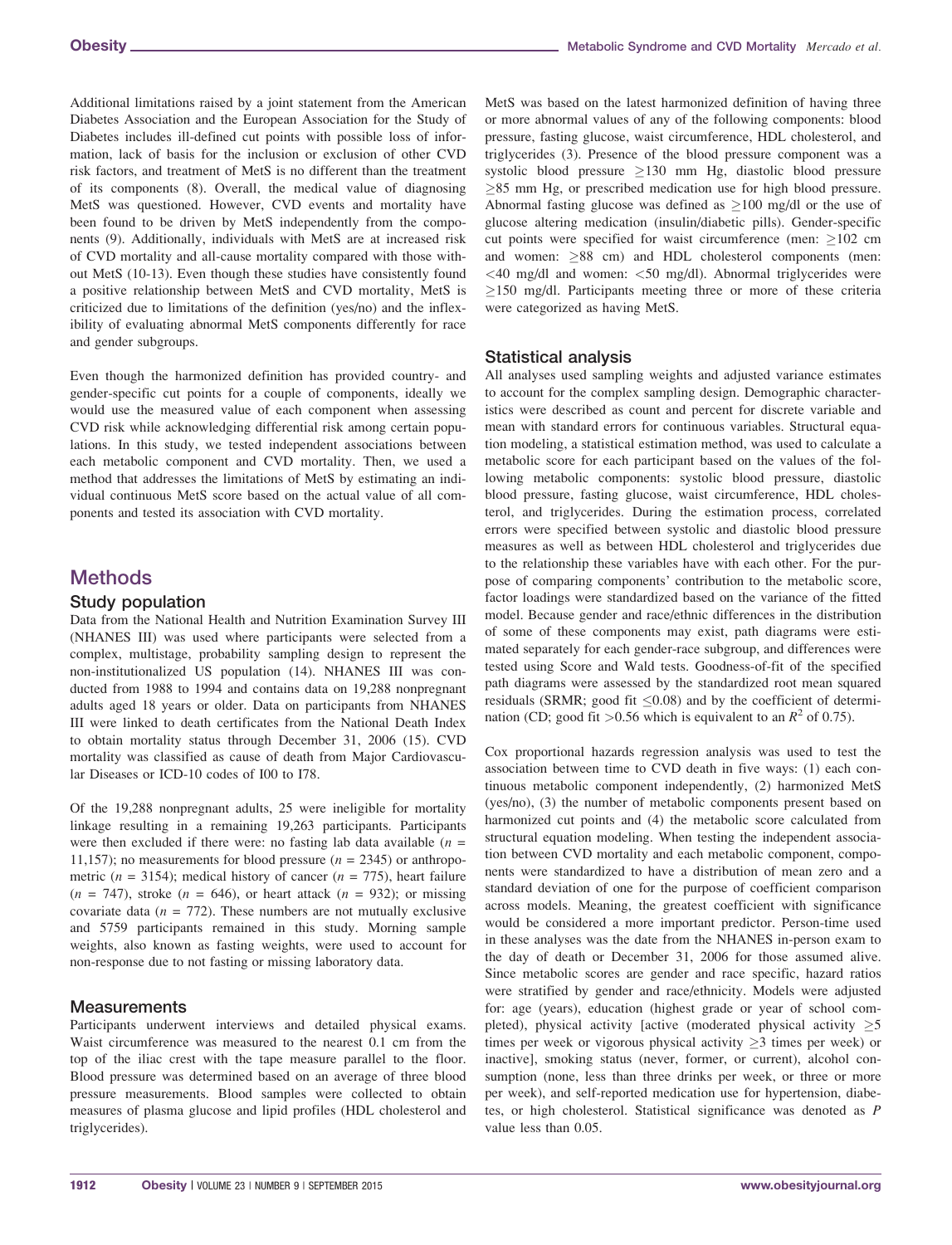| Men                                                                                                                                                                                                                                              | Women                                   | Non-Hispanic                                                                                                            | Non-Hispanic                                                                                      | Mexican-American                                                                                    |
|--------------------------------------------------------------------------------------------------------------------------------------------------------------------------------------------------------------------------------------------------|-----------------------------------------|-------------------------------------------------------------------------------------------------------------------------|---------------------------------------------------------------------------------------------------|-----------------------------------------------------------------------------------------------------|
| % (95% CI)<br>$= 2721$<br>ξ<br>% (95% CI)<br>$W = 5759$                                                                                                                                                                                          | % (95% CI)<br>$(N = 3038),$             | white $(N = 2444)$ ,<br>% (95% CI)                                                                                      | black $(W = 1664)$ ,<br>% (95% CI)                                                                | % (95% CI)<br>$(N = 1651)$ ,                                                                        |
|                                                                                                                                                                                                                                                  |                                         |                                                                                                                         |                                                                                                   |                                                                                                     |
| 62.3 (59.1-65.6)<br>59.5 (56.4-62.6)                                                                                                                                                                                                             | 56.8 (53.1-60.5)                        | 57.1 (53.5-60.8)                                                                                                        | 68.8 (65.5-72.1)                                                                                  | 76.0 (72.7-79.4)                                                                                    |
| 26.6 (24.1-29.0)                                                                                                                                                                                                                                 | 28.6 (25.5-31.6)                        | 28.9 (26.1-31.7)                                                                                                        |                                                                                                   | 18.5 (15.6-21.4)                                                                                    |
| $11.1 (9.5 - 12.7)$                                                                                                                                                                                                                              | 14.6 (12.7-16.6)                        | $14.0(12.3 - 15.7)$                                                                                                     | $8.7 (7.1 - 10.3)$                                                                                | 5.5 (4.5-6.4)                                                                                       |
|                                                                                                                                                                                                                                                  |                                         |                                                                                                                         |                                                                                                   |                                                                                                     |
|                                                                                                                                                                                                                                                  |                                         |                                                                                                                         |                                                                                                   | 58.5 (55.3-61.7)                                                                                    |
|                                                                                                                                                                                                                                                  |                                         |                                                                                                                         |                                                                                                   | 23.3 (20.3-26.3)                                                                                    |
| 21.6 (18.2-25.0)                                                                                                                                                                                                                                 |                                         |                                                                                                                         |                                                                                                   | $12.3(9.3 - 15.4)$                                                                                  |
| 25.9 (22.7-29.1)                                                                                                                                                                                                                                 |                                         | 25.7 (23.0-28.4)                                                                                                        | $13.4(10.8 - 16.0)$                                                                               | $5.9(4.2 - 7.6)$                                                                                    |
|                                                                                                                                                                                                                                                  |                                         |                                                                                                                         |                                                                                                   |                                                                                                     |
| $31.5(29.4-33.6)$<br>28.8 (26.8-30.8)                                                                                                                                                                                                            | 26.3 (23.2-29.3)                        | 28.6 (26.2-31.1)                                                                                                        | 33.1 (30.3-35.9)                                                                                  | 22.5 (19.4-25.7)                                                                                    |
| 32.1 (29.2-35.0)                                                                                                                                                                                                                                 | 21.1 (18.8-23.3)                        |                                                                                                                         |                                                                                                   | 18.6 (15.6-21.5)                                                                                    |
| 36.4 (33.6-39.2)                                                                                                                                                                                                                                 | 52.6 (49.9-55.4)                        | 43.0 (40.9-45.1)                                                                                                        | 50.9 (47.3-54.4)                                                                                  | 58.9 (55.5-62.3)                                                                                    |
|                                                                                                                                                                                                                                                  |                                         |                                                                                                                         |                                                                                                   |                                                                                                     |
|                                                                                                                                                                                                                                                  |                                         |                                                                                                                         |                                                                                                   |                                                                                                     |
| $30.6(25.9 - 35.2)$                                                                                                                                                                                                                              | $51.9(48.1 - 55.8)$                     | 39.7 (35.5-44.0)                                                                                                        | 52.8 (50.2-55.4)                                                                                  | 46.6 (42.4-50.7)                                                                                    |
| 25.5 (22.6-28.4)                                                                                                                                                                                                                                 |                                         | 27.6 (24.8-30.4)                                                                                                        | 21.1 (19.0-23.1)                                                                                  | 24.3 (20.8-27.7)                                                                                    |
| $(39.9 - 47.9)$<br>43.9                                                                                                                                                                                                                          | $(17.4 - 23.3)$<br>20.4                 |                                                                                                                         | $(24.0 - 28.4)$<br>26.2                                                                           | $(26.2 - 32.2)$<br>29.2                                                                             |
|                                                                                                                                                                                                                                                  |                                         |                                                                                                                         |                                                                                                   |                                                                                                     |
| 48.1 (44.0-52.2)<br>44.2 (40.9-47.4)                                                                                                                                                                                                             | 40.5 (36.7-44.2)                        | 45.4 (41.8-49.1)                                                                                                        | 40.9 (37.9-44.0)                                                                                  | $31.9$ $(27.9 - 35.9)$                                                                              |
| 51.9 (47.8-56.0)                                                                                                                                                                                                                                 |                                         | 54.6 (50.9-58.2)                                                                                                        | 59.1 (56.0-62.1)                                                                                  | 68.1 (64.1-72.1)                                                                                    |
|                                                                                                                                                                                                                                                  |                                         |                                                                                                                         |                                                                                                   |                                                                                                     |
| $2.3(1.6-3.0)$<br>$2.5(1.9-3.1)$                                                                                                                                                                                                                 | $2.7(1.8-3.5)$                          | $2.7(1.9-3.4)$                                                                                                          | $1.8(1.2 - 2.4)$                                                                                  | $1.0 (0.5 - 1.4)$                                                                                   |
| $8.2(6.7 - 9.7)$<br>$10.3(9.1 - 11.6)$                                                                                                                                                                                                           | $(2.3(10.7 - 13.9))$                    | $10.2 (8.7 - 11.6)$                                                                                                     | $13.9(11.5 - 16.3)$                                                                               | $5.5(4.3 - 6.6)$                                                                                    |
| $2.8(2.0-3.7)$<br>$2.4(1.8-3.0)$                                                                                                                                                                                                                 | $2.0(1.4-2.7)$                          | $2.2(1.5-2.9)$                                                                                                          | $3.9(3.0 - 4.8)$                                                                                  | $3.1 (2.3 - 3.9)$                                                                                   |
| 28.4 (25.0-31.8)<br>27.3 (25.2-29.3)                                                                                                                                                                                                             | 26.2 (23.6-28.8)                        | 27.7 (25.3-30.2)                                                                                                        | 22.1 (19.9-24.2)                                                                                  | 30.7 (27.7-33.6)                                                                                    |
|                                                                                                                                                                                                                                                  |                                         |                                                                                                                         |                                                                                                   |                                                                                                     |
| 27.6 (25.2-29.9)<br>$12.9(11.4-14.4)$<br>34.1 (31.8-36.5)<br>21.6 (19.4-23.9)<br>23.3 (20.9-25.8)<br>44.8 (43.0-46.6)<br>26.7 (24.3-29.1)<br>$31.8(29.1 - 34.5)$<br>55.8 (52.6-59.1)<br>20.9 (18.6-23.2)<br>26.4 (24.6-28.2)<br>41.6 (37.9-45.2) | 30.8 (27.7-33.8)<br>$21.8(18.7 - 24.9)$ | 21.7 (18.6-24.8)<br>21.0 (18.2-23.8)<br>27.7 (24.3-31.2)<br>20.1 (17.9-22.3)<br>$37.2(34.2 - 40.3)$<br>59.5 (55.8-63.3) | 32.7 (29.5-35.9)<br>$17.5(15.0-20.1)$<br>34.4 (31.7-37.1)<br>22.4 (19.9-24.9)<br>28.4 (26.4-30.3) | $37.1(33.2 - 41.0)$<br>22.5 (19.6-25.5)<br>29.3 (26.2-32.3)<br>20.2 (17.4-23.0)<br>16.0 (13.3-18.7) |

#### Original Article Obesity EPIDEMIOLOGY/GENETICS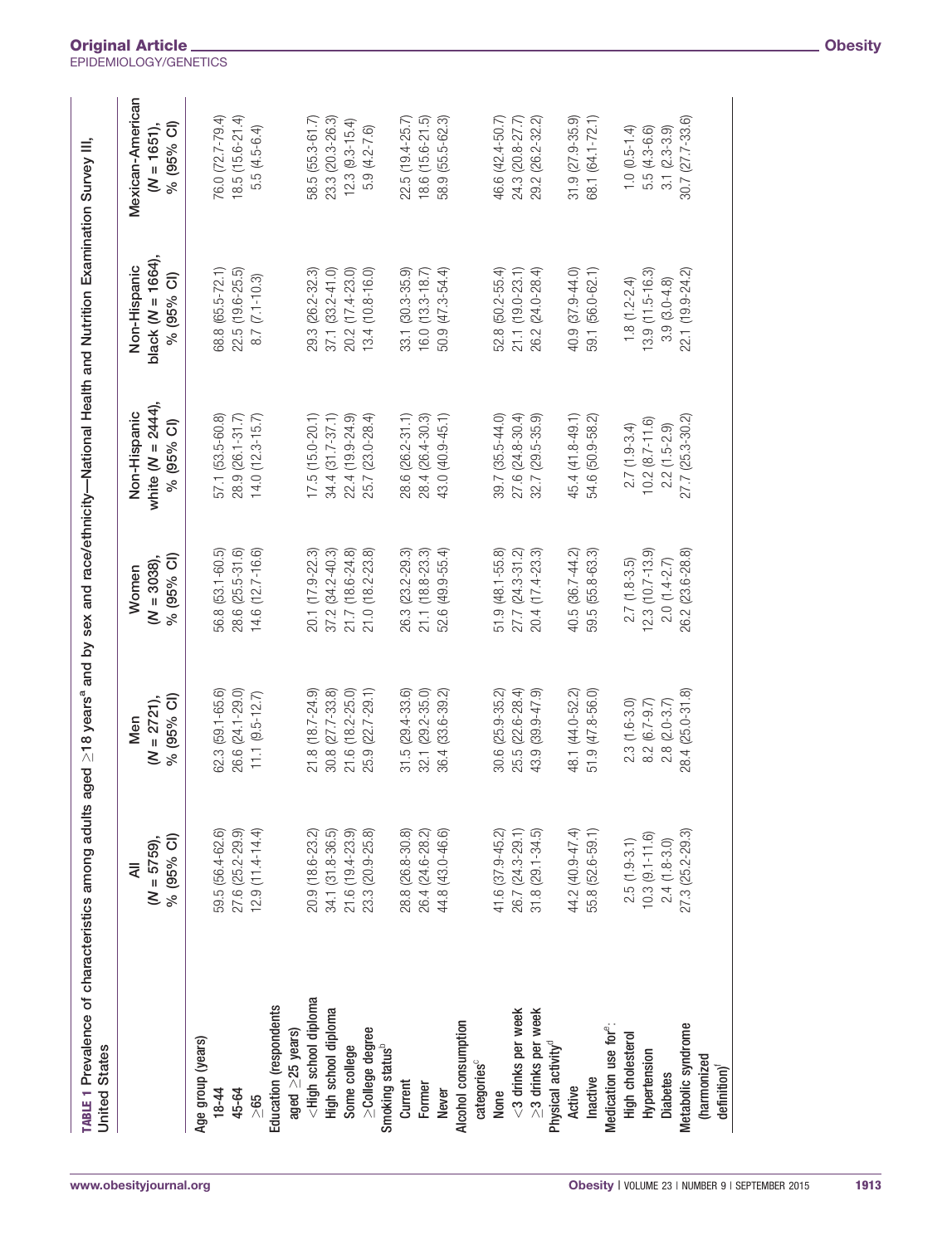| TABLE 1. (continued).                                                                                                                                                                                                                                                                                                                          |              |              |              |                                                                                                       |                     |                   |
|------------------------------------------------------------------------------------------------------------------------------------------------------------------------------------------------------------------------------------------------------------------------------------------------------------------------------------------------|--------------|--------------|--------------|-------------------------------------------------------------------------------------------------------|---------------------|-------------------|
|                                                                                                                                                                                                                                                                                                                                                | ₹            | Men,         | Women,       | Non-Hispanic White,                                                                                   | Non-Hispanic Black, | Mexican-American, |
|                                                                                                                                                                                                                                                                                                                                                | mean (SE)    | mean (SE)    | mean (SE)    | mean (SE)                                                                                             | mean (SE)           | mean (SE)         |
| Waist circumference (cm)                                                                                                                                                                                                                                                                                                                       | 91.3(0.3)    | 95.1 (0.4)   | 87.7 (0.5)   | 91.1(0.4)                                                                                             | 92.1 (0.4)          | 92.2(0.5)         |
| Systolic blood pressure<br>(mm Hg)                                                                                                                                                                                                                                                                                                             | 120.9(0.4)   | 123.8(0.5)   | 118.2(0.6)   | (20.8)(0.5)                                                                                           | 122.6(0.7)          | 118.8(0.5)        |
| Diastolic blood pressure (mm Hg)                                                                                                                                                                                                                                                                                                               | 73.9 (0.2)   | 76.4 (0.4)   | 71.5(0.2)    | 73.8 (0.3)                                                                                            | 75.3 (0.4)          | 73.0 (0.4)        |
| HDL cholesterol (mg/dl)                                                                                                                                                                                                                                                                                                                        | 50.6 (0.4)   | 45.7 (0.5)   | 55.2 (0.5)   | 50.2(0.5)                                                                                             | 54.9 (0.6)          | 47.9 (0.5)        |
| Triglycerides (mg/dl)                                                                                                                                                                                                                                                                                                                          | 252.5 (31.0) | 294.8 (39.4) | 212.6 (34.9) | 258.7 (33.2)                                                                                          | 203.5 (31.1)        | 262.8 (35.7)      |
| Plasma glucose (mg/dl)                                                                                                                                                                                                                                                                                                                         | 99.5(0.5)    | 102.6 (0.6)  | 96.6 (0.7)   | 99.1(0.5)                                                                                             | 101.1(1.3)          | 102.4(0.8)        |
| Person-years of follow-up                                                                                                                                                                                                                                                                                                                      | 14.3(0.2)    | 14.2(0.2)    | 14.3(0.2)    | 14.2(0.3)                                                                                             | 14.2(0.2)           | 14.5(0.3)         |
| <sup>ap</sup> articipants were excluded if they were: pregnant women; women; missing anthropometric, laboratory, or blood pressure measurements; fasting less than 8 h; or medical history of cancer (all cancers exclept skin cancer) o<br>CVD (coronary heart disease, heart attack, or stroke).                                             |              |              |              |                                                                                                       |                     |                   |
| Smoking status defined as: current smokers (self-reported current smoker), former smoker (100+ cigarettes in lifetime and not current smoker), and never smoker (has not smoked 100+ cigarettes in lifetime and not<br>current smoker).                                                                                                        |              |              |              |                                                                                                       |                     |                   |
| 'Alcohol consumption defined as first having at least 12 alcohol drinks in the past 12 months to distinguish between drinkers and nondrinkers. Among those who had at least 12 alcoholic drinks, an average number of<br>drinks per week was calculated and categorized as <3 or >3 drinks per week.                                           |              |              |              |                                                                                                       |                     |                   |
| Physical activity was categorized as active or inactive was defined as at least 30 min of: moderate physical activity at least five times per week or vigorous physical activity at least three times per week.<br>"Self-reported medication use.                                                                                              |              |              |              |                                                                                                       |                     |                   |
| Metabolic syndrome NHLBI definition is defined as having three or more of the following characteristics: (1) systolic blood pressure >130 mm Hg or diastolic blood pressure 285 mm Hg. (2) fasting glucose >100 mg/<br>dl, (3) triglycerides >150 mg/dl, (4) HDL cholesterol <40 mg/dl for men<br>CI, confidence interval; SE, standard error. |              |              |              | or $<$ 50 mg/dl for women, or (5) waist circumference $\ge$ 102 cm for men or $\geq$ 88 cm for women. |                     |                   |

Comparison between models using the harmonized MetS definition, number of abnormal components, and metabolic score were based on predictability of the models from concordance analysis (Harrell's  $C$  coefficient and Gonen and Heller's  $K$  coefficient) and goodnessof-fit (Akaike Information Criterion, Bayesian Information Criterion, and Royston's  $R^2$ ). These models were also tested against a model having all the MetS components in the model as continuous variables. All analyses were performed using STATA 13.0 (StataCorp LP, College Station, TX).

#### **Results**

Demographic, anthropometric, and laboratory characteristic by gender and race/ethnicity are presented in Table 1. Women had an older age distribution than men with 15% being 65 years or older compared with 11% of men. Mexican-Americans were a younger group with 76% between the ages of 18 and 44 years compared with African-Americans (69%) and non-Hispanic whites (57%). About 47% of men and 43% of women had some college education or college degree. Education varied between race/ethnic groups with 18% of Mexican-Americans, 34% of African-Americans, and 48% of non-Hispanic whites with some college education or college degree attainment. The prevalence of MetS did not greatly vary by gender, but there was some variability among race/ethnic groups with 22% of non-Hispanic blacks meeting harmonized MetS compared with 28% non-Hispanic whites and 31% of Mexican-Americans. Person-time of follow-up was similar between gender and race/ethnic groups.

Systolic blood pressure, diastolic blood pressure and triglycerides were independently associated with CVD mortality in non-Hispanic white men (Table 2). In these associations, the strength of association was greatest for systolic blood pressure (adjusted standardized hazard ratio  $= 1.51$ , 95% confidence interval: 1.06-2.16) and diastolic blood pressure (1.51, 1.10-2.07) compared with triglycerides (1.16, 1.13- 1.19). Among non-Hispanic black men, systolic (1.58, 1.17-2.13) and diastolic (1.53, 1.21-1.93) blood pressures as well as HDL cholesterol (1.43, 1.14-1.79) were independently associated with CVD mortality. None of the metabolic components were independently associated with CVD mortality among Mexican-American men.

Systolic blood pressure was associated with CVD mortality within all race/ethnic groups in women and the strongest association was observed among Mexican-American (1.97, 1.20-3.23) compared with non-Hispanic whites (1.43, 1.22-1.68) and non-Hispanic blacks (1.44, 1.18-1.75) (Table 2, unadjusted estimates Supporting Information Table S1). Diastolic blood pressure was associated with CVD mortality among all women (1.24, 1.02-1.51). Other significant independent association with CVD mortality was fasting glucose (1.68, 1.40-2.01) in Mexican-American women.

There was slight variation in the standardized factor loadings from the structural equation modeling by gender and race/ethnicity (Figure 1). Based on the Score and Wald tests (Supporting Information Table S2), factor loadings in the path diagrams were significantly different across gender and race groups. Overall, the standardized factor loadings were greatest for waist circumference (ranging from 0.58 to 0.81) for all subgroups. In men, standardized factor loading absolute values for all other metabolic components were close to half that of waist circumference, with HDL having a negative value.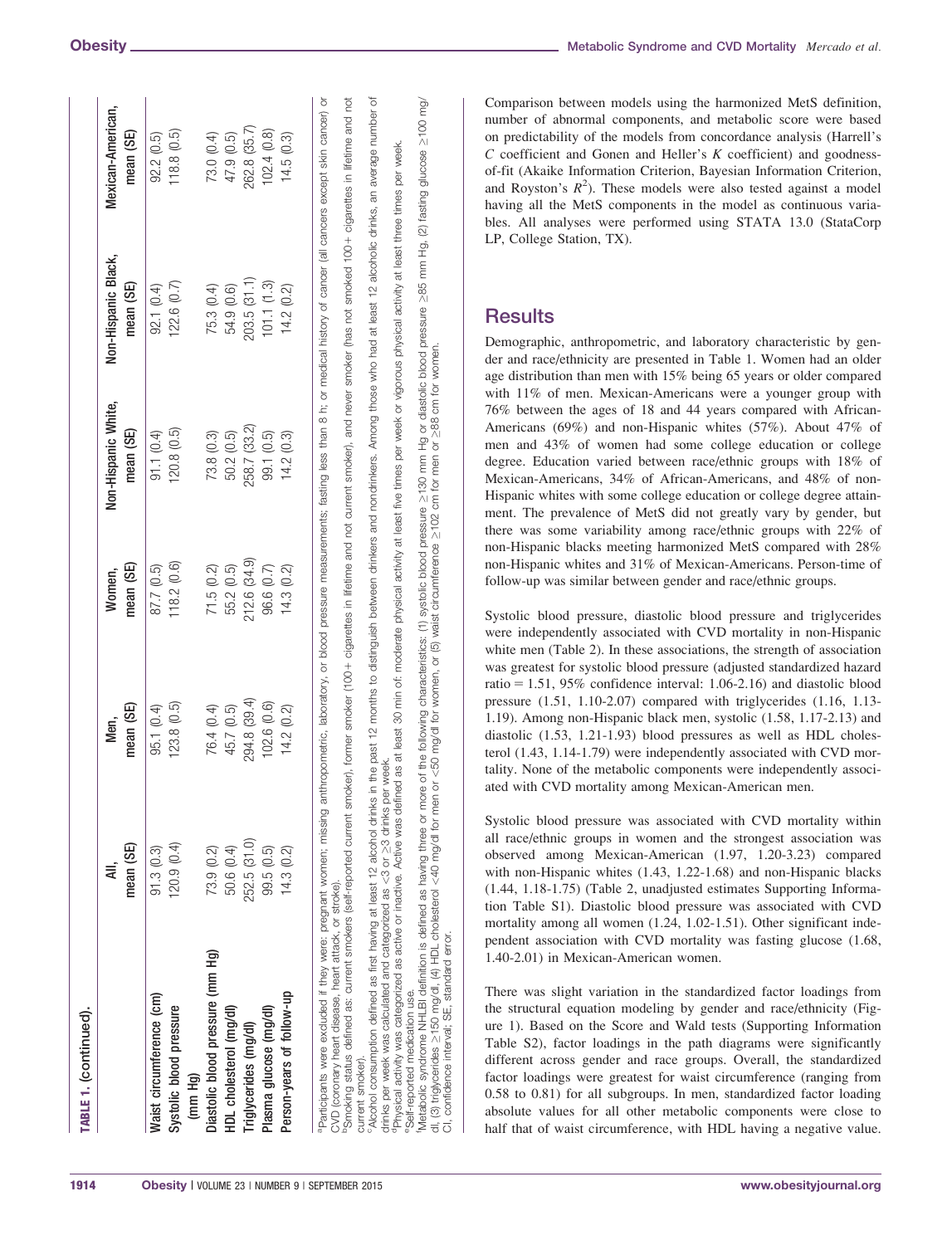TABLE 2 Cox proportional hazard ratio for CVD mortality associated with each standardized<sup>a</sup> metabolic component individually by gender—National Health and Nutrition Examination Survey III, United States

|                          |                  |        |                 | Men               |                  |                  |        |                 | Women             |                  |
|--------------------------|------------------|--------|-----------------|-------------------|------------------|------------------|--------|-----------------|-------------------|------------------|
|                          |                  | No.    |                 |                   |                  |                  | No.    |                 |                   |                  |
|                          | $\boldsymbol{N}$ | events | HR <sup>b</sup> | 95% CI            | $\boldsymbol{P}$ | $\boldsymbol{N}$ | events | HR <sup>b</sup> | 95% CI            | $\boldsymbol{P}$ |
| All                      | 2721             | 220    |                 |                   |                  | 3038             | 203    |                 |                   |                  |
| Waist circumference      |                  |        | 1.02            | $(0.779 - 1.344)$ | 0.870            |                  |        | 1.14            | $(0.937 - 1.389)$ | 0.189            |
| Systolic blood pressure  |                  |        | 1.50            | $(1.141 - 1.961)$ | 0.004            |                  |        | 1.44            | $(1.268 - 1.630)$ | < 0.0001         |
| Diastolic blood pressure |                  |        | 1.48            | $(1.155 - 1.897)$ | 0.002            |                  |        | 1.24            | $(1.024 - 1.510)$ | 0.028            |
| <b>HDL</b> cholesterol   |                  |        | 1.09            | $(0.827 - 1.435)$ | 0.542            |                  |        | 1.01            | $(0.765 - 1.334)$ | 0.944            |
| <b>Triglycerides</b>     |                  |        | 1.15            | $(1.122 - 1.168)$ | < 0.0001         |                  |        | 1.18            | $(0.951 - 1.454)$ | 0.134            |
| Plasma glucose           |                  |        | 1.03            | $(0.796 - 1.326)$ | 0.834            |                  |        | 1.09            | $(0.872 - 1.358)$ | 0.455            |
| Non-Hispanic white       | 1126             | 122    |                 |                   |                  | 1318             | 125    |                 |                   |                  |
| Waist circumference      |                  |        | 1.06            | $(0.759 - 1.474)$ | 0.740            |                  |        | 1.10            | $(0.875 - 1.390)$ | 0.406            |
| Systolic blood pressure  |                  |        | 1.51            | $(1.060 - 2.155)$ | 0.023            |                  |        | 1.43            | $(1.221 - 1.680)$ | < 0.0001         |
| Diastolic blood pressure |                  |        | 1.51            | $(1.096 - 2.072)$ | 0.012            |                  |        | 1.23            | $(0.962 - 1.572)$ | 0.099            |
| <b>HDL</b> cholesterol   |                  |        | 1.01            | $(0.728 - 1.414)$ | 0.933            |                  |        | 1.03            | $(0.743 - 1.428)$ | 0.859            |
| <b>Triglycerides</b>     |                  |        | 1.16            | $(1.129 - 1.186)$ | < 0.0001         |                  |        | 1.19            | $(0.938 - 1.510)$ | 0.153            |
| Plasma glucose           |                  |        | 0.97            | $(0.656 - 1.443)$ | 0.891            |                  |        | 1.12            | $(0.892 - 1.418)$ | 0.321            |
| Non-Hispanic black       | 762              | 55     |                 |                   |                  | 902              | 54     |                 |                   |                  |
| Waist circumference      |                  |        | 0.88            | $(0.601 - 1.299)$ | 0.529            |                  |        | 1.29            | $(0.919 - 1.803)$ | 0.141            |
| Systolic blood pressure  |                  |        | 1.58            | $(1.166 - 2.131)$ | 0.003            |                  |        | 1.44            | $(1.177 - 1.753)$ | 0.0004           |
| Diastolic blood pressure |                  |        | 1.53            | $(1.212 - 1.930)$ | 0.0004           |                  |        | 1.26            | $(0.951 - 1.658)$ | 0.108            |
| <b>HDL</b> cholesterol   |                  |        | 1.43            | $(1.137 - 1.786)$ | 0.002            |                  |        | 0.90            | $(0.634 - 1.288)$ | 0.575            |
| <b>Triglycerides</b>     |                  |        | 0.73            | $(0.413 - 1.280)$ | 0.270            |                  |        | 1.46            | $(0.927 - 2.290)$ | 0.103            |
| Plasma glucose           |                  |        | 1.11            | $(0.938 - 1.306)$ | 0.228            |                  |        | 0.92            | $(0.701 - 1.195)$ | 0.516            |
| Mexican-American         | 833              | 43     |                 |                   |                  | 818              | 24     |                 |                   |                  |
| Waist circumference      |                  |        | 1.01            | $(0.535 - 1.906)$ | 0.975            |                  |        | 1.36            | $(0.807 - 2.282)$ | 0.249            |
| Systolic blood pressure  |                  |        | 1.61            | $(0.901 - 2.859)$ | 0.108            |                  |        | 1.97            | $(1.203 - 3.228)$ | 0.007            |
| Diastolic blood pressure |                  |        | 1.13            | $(0.739 - 1.716)$ | 0.581            |                  |        | 1.67            | $(0.799 - 3.494)$ | 0.173            |
| <b>HDL</b> cholesterol   |                  |        | 0.86            | $(0.391 - 1.888)$ | 0.706            |                  |        | 0.87            | $(0.569 - 1.329)$ | 0.519            |
| <b>Triglycerides</b>     |                  |        | 1.32            | $(0.907 - 1.913)$ | 0.148            |                  |        | 1.15            | $(0.763 - 1.726)$ | 0.508            |
| Plasma glucose           |                  |        | 1.15            | $(0.793 - 1.665)$ | 0.462            |                  |        | 1.68            | $(1.404 - 2.014)$ | < 0.0001         |

Each hazard ratio is a model.

<sup>a</sup> All metabolic components were standardized to the normal distribution (mean = 0 and standard deviation = 1) for the purpose of coefficient comparison across models.<br><sup>b</sup>Models adjusted for age, smoking status, education <sup>b</sup>Models adjusted for age, smoking status, education, physical activity, alcohol consumption, and medication use for diabetes, hypertension, or high cholesterol. HR, hazard ratio; CI, confidence interval.

The greatest variation in factor loadings across race/ethnic groups in men was between systolic (ranging from 0.34 to 0.43) and diastolic (ranging from 0.25 to 0.57) blood pressures. In women, standardized factor loadings for metabolic components varied more across race/ ethnic groups compared with men with the largest range observed for waist circumference (0.58-0.80). Standardized factor loadings estimated without correlated errors for SBP and DBP as well as HDL and TG are shown on Supporting Information Figure S1. Since estimated covariance between SBP and DBP as well as HDL and TG were significantly different than zero  $(P \text{ value} < 0.05, \text{ and in})$ most cases  $P$  value  $\langle 0.001 \rangle$ , all further results only considered MetS score derived from the path diagrams with specified correlated error. Based on the SRMR and CD, all path diagrams had good fit.

The metabolic score derived from the structural equation modeling was associated with CVD mortality for: non-Hispanic white women (1.29, 1.01-1.64), non-Hispanic black women (2.03, 1.12-3.69), and Mexican-American women (3.57, 2.21-5.76) (Table 3, unadjusted estimates Supporting Information Table S3). In this study, the harmonized defined MetS (yes/no) was not significantly associated with CVD mortality in almost all of the gender and race/ethnic subgroups with the exception among non-Hispanic black women (2.69, 1.45-4.97). The number of abnormal metabolic components present based on the harmonized definition was associated with CVD mortality for: non-Hispanic white women (1.15, 1.04-1.27), non-Hispanic black women (1.40, 1.10-1.77), and Mexican-American women (1.32, 1.07-1.61). When comparing the models using the metabolic score with those using harmonized MetS or the number of abnormal metabolic components present, the models with the metabolic score were a better fit based on the Akaike Information Criterion and Bayesian Information Criterion. Using concordance analysis, for the most part, the models with better predictability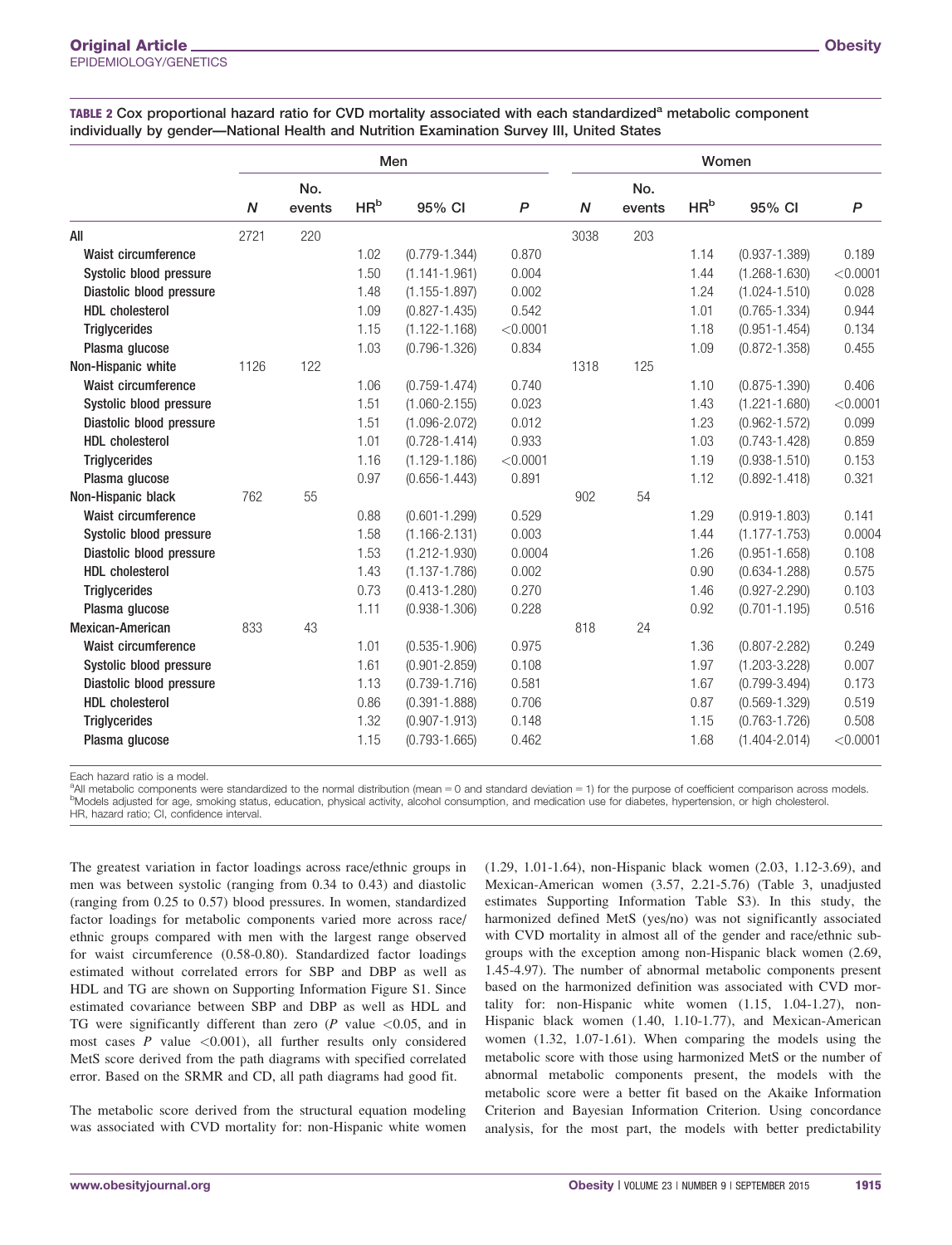

CD (Coefficient of determination)

Figure 1 Metabolic score path diagrams with standardized factor loadings for each gender-race subgroup among US adults—National Health and Nutrition Examination Survey III, 1988–2006. WC, waist circumference; SBP, systolic blood pressure; DBP, diastolic blood pressure; HDL, high-density lipoprotein; TG, triglycerides; FG, fasting glucose.

were those with the metabolic score based on the Harrell's C coefficient and Gönen and Heller's  $K$  coefficient (Supporting Information Table S4). However, having all metabolic components as continuous variables in the model had the best fit.

## **Discussion**

SEM to examine the associations between MetS and cardiovascular mortality has been sparsely utilized, yet it offers some advantages in assessing risk including considering actual values for each MetS component, their collective association with cardiovascular risk, and allowing the collective influence of MetS components to vary within subgroups of race/ethnicity and gender. MetS conceptually has been an information reduction approach in identifying those individuals at greater risk for CVD mortality instead of considering all components as predictors which resulted in the best fit and predictability model (Supporting Information Table S4). However, among the three forms of defining metabolic syndrome, the metabolic score estimated from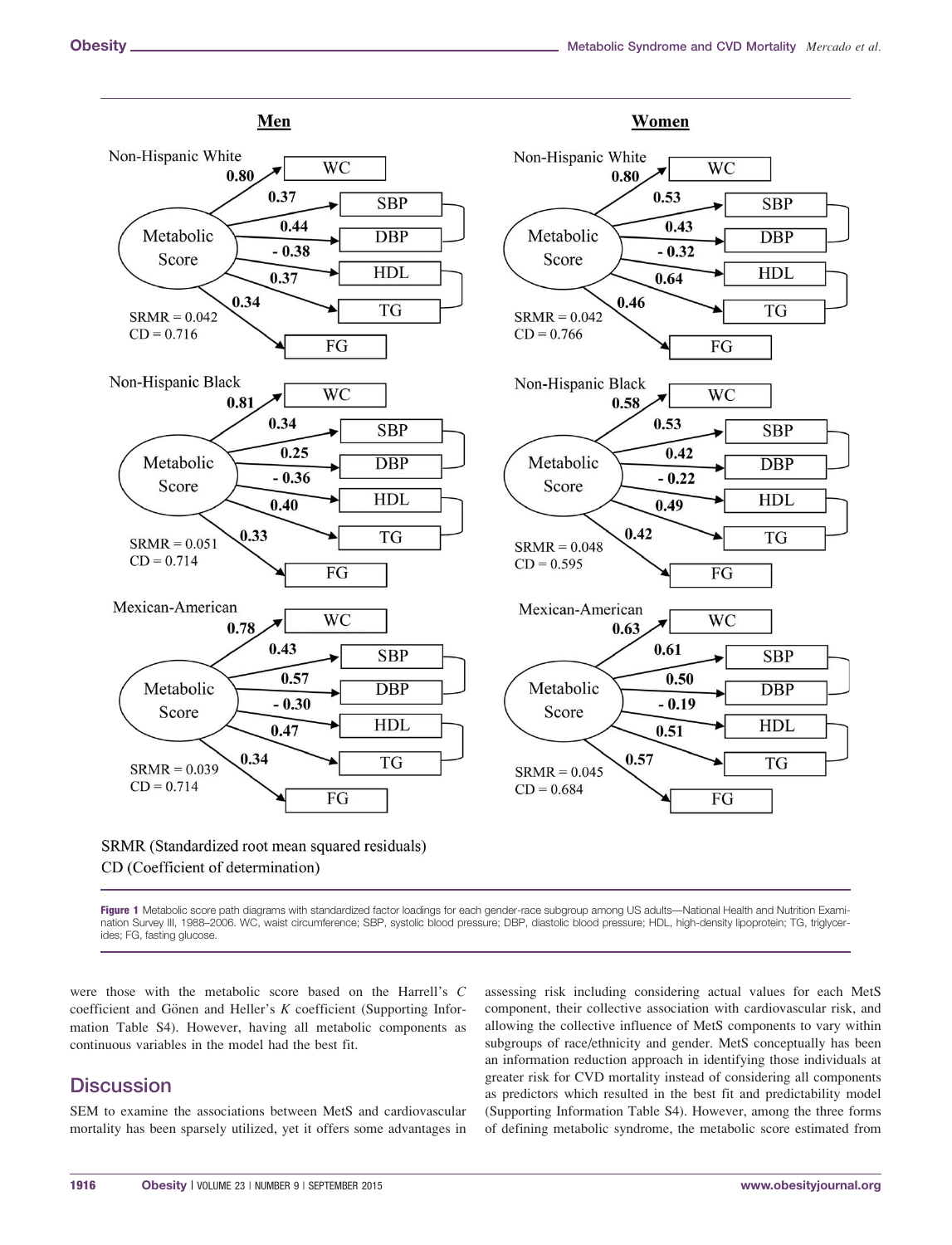TABLE 3 Cox proportional hazard ratio<sup>a</sup> for the association between metabolic syndrome (score and traditional definition) and CVD mortality stratified by gender and race—National Health and Nutrition Examination Survey III, United States

|                    |      |            |      | Metabolic score <sup>b</sup> |          |      | Metabolic syndrome |       |      | No. metabolic<br>components |       |
|--------------------|------|------------|------|------------------------------|----------|------|--------------------|-------|------|-----------------------------|-------|
|                    | N    | No. events | HR   | 95% CI                       | P        | ΗR   | 95% CI             | P     | ΗR   | 95% CI                      | P     |
| Men                | 2721 | 220        | 1.28 | $(0.961 - 1.701)$            | 0.092    | 1.08 | $(0.780 - 1.491)$  | 0.648 | 1.02 | $(0.884 - 1.181)$           | 0.770 |
| Non-Hispanic white | 1126 | 122        | 1.41 | $(0.978 - 2.023)$            | 0.066    | 1.13 | $(0.758 - 1.674)$  | 0.555 | 1.02 | $(0.856 - 1.226)$           | 0.793 |
| Non-Hispanic black | 762  | 55         | 0.90 | $(0.617 - 1.323)$            | 0.602    | 0.89 | $(0.491 - 1.616)$  | 0.704 | 0.98 | $(0.777 - 1.243)$           | 0.885 |
| Mexican-American   | 833  | 43         | .36  | $(0.726 - 2.544)$            | 0.337    | 0.88 | $(0.372 - 2.067)$  | 0.763 | 1.04 | $(0.725 - 1.485)$           | 0.842 |
| Women              | 3038 | 203        | 1.34 | $(1.059 - 1.683)$            | 0.015    | 1.27 | $(0.899 - 1.806)$  | 0.174 | 1.16 | $(1.056 - 1.276)$           | 0.002 |
| Non-Hispanic white | 1318 | 125        | 1.29 | $(1.009 - 1.644)$            | 0.042    | 1.16 | $(0.782 - 1.708)$  | 0.467 | 1.15 | $(1.036 - 1.267)$           | 0.008 |
| Non-Hispanic black | 902  | 54         | 2.03 | $(1.116 - 3.689)$            | 0.020    | 2.69 | $(1.453 - 4.969)$  | 0.002 | 1.40 | $(1.103 - 1.766)$           | 0.006 |
| Mexican-American   | 818  | 24         | 3.57 | $(2.209 - 5.759)$            | < 0.0001 | .99  | $(0.691 - 5.705)$  | 0.203 | 1.32 | $(1.072 - 1.613)$           | 0.009 |

a<br>Models adjusted for age, smoking status, education, physical activity, alcohol consumption, and medication use for diabetes, hypertension, or high cholesterol. <sup>b</sup>Metabolic score used in the models was derived specifically for each individual subgroup.

HR, hazard ratio; CI, confidence interval.

SEM was a slightly better predictor for CVD mortality compared with harmonized MetS or the number of metabolic components present in this study of a representative sample of US adults.

Of all the metabolic components, systolic and diastolic blood pressure measures were repeatedly independently associated with CVD mortality across gender and race/ethnicity subgroups. Even though systolic blood pressure and diastolic blood pressure were associated with CVD mortality in this study, it is an association previously documented in other studies (16-18). Although it has been previously recognized that waist circumference (19-21), triglycerides (22), and fasting glucose (23) are independently associated with CVD risk; these findings were not consistent in this study. There were no significant associations observed with waist circumference and CVD mortality. Several significant linear associations with CVD mortality were observed within selected groups, including: fasting glucose among Mexican-American women, triglycerides among non-Hispanic white men, HDL cholesterol among non-Hispanic black men, and blood pressure among all groups except Mexican-American men. Dichotomizing these variables, as what is done in the harmonized MetS, may lose the effectiveness of quantifying CVD risk.

Many studies have found MetS to be associated with CVD events and/or mortality (13,24-32). Even though this association was not observed in this study, some reasons for the discrepancy could be due to the MetS definition used and the study population. Before the release of the harmonized definition in 2009, all MetS studies varied on the components and cut points used to define MetS relying on definitions from the World Health Organization, European Group for the Study of Insulin Resistance, National Cholesterol Education Program, American College of Endocrinology, or International Diabetes Federation. Although systematic reviews and meta-analyses on this topic have been consistent showing a positive association between MetS and CVD (13,24-26,28,32), the findings between studies were variable and the harmonized definition used in this study has been reported to attenuate results more so than the other definitions (11,12,27). Furthermore, some studies would substitute certain measures for others based on the data collected, such as

using body mass index as opposed to waist circumference. In addition, the majority of the studies that investigated the association between MetS and CVD events or mortality were conducted among populations outside of the US. The few studies from the US were not very diverse or did not report results within gender or race/ethnic subgroups.

A major weakness of all the MetS definitions is that quantifying CVD risk is limited to yes/no and differentiation of CVD risk between combinations of components is ignored. Components may not weigh equally towards CVD risk and different clusters of components may increase CVD risk more so than others (27,31). In a study by Huang et al. (27), the cluster of high blood pressure, HDL, and WC appeared to have the highest risk for CVD mortality of all combinations, even compared with having all metabolic components present. They also observed that having high blood pressure, HDL, WC, and FG decreased the risk by half compared with if FG was not in the cluster. The underlying etiology of how the components interact to increase CVD risk is unknown. We do not fully understand the relationship all metabolic components have in relation to CVD risk and two-way, three-way, four-way, or a five-way interaction between metabolic components may be present. As a result, using harmonized MetS or treating metabolic components individually may not be the most effective way to assess or address CVD risk, especially among certain subgroups or populations.

Previous studies using SEM to assess MetS with CVD risk have found positive associations with atherosclerosis, coronary artery calcification, diabetes, carotid intima media thickness, and CVD mortality (33-37). Although gender and race/ethnicity subgroup differences in MetS using SEM has been noted (34,38,39); the previous studies either did not consider these differences, examined different path diagrams, or had study populations from other countries compared with this study. However, across all studies, the consensus was that assessing MetS using SEM was more effective in estimating CVD risk than MetS (yes/no).

There are a few limitations in this study. First, the follow-up time is based on linkage to death certificates from the National Death Index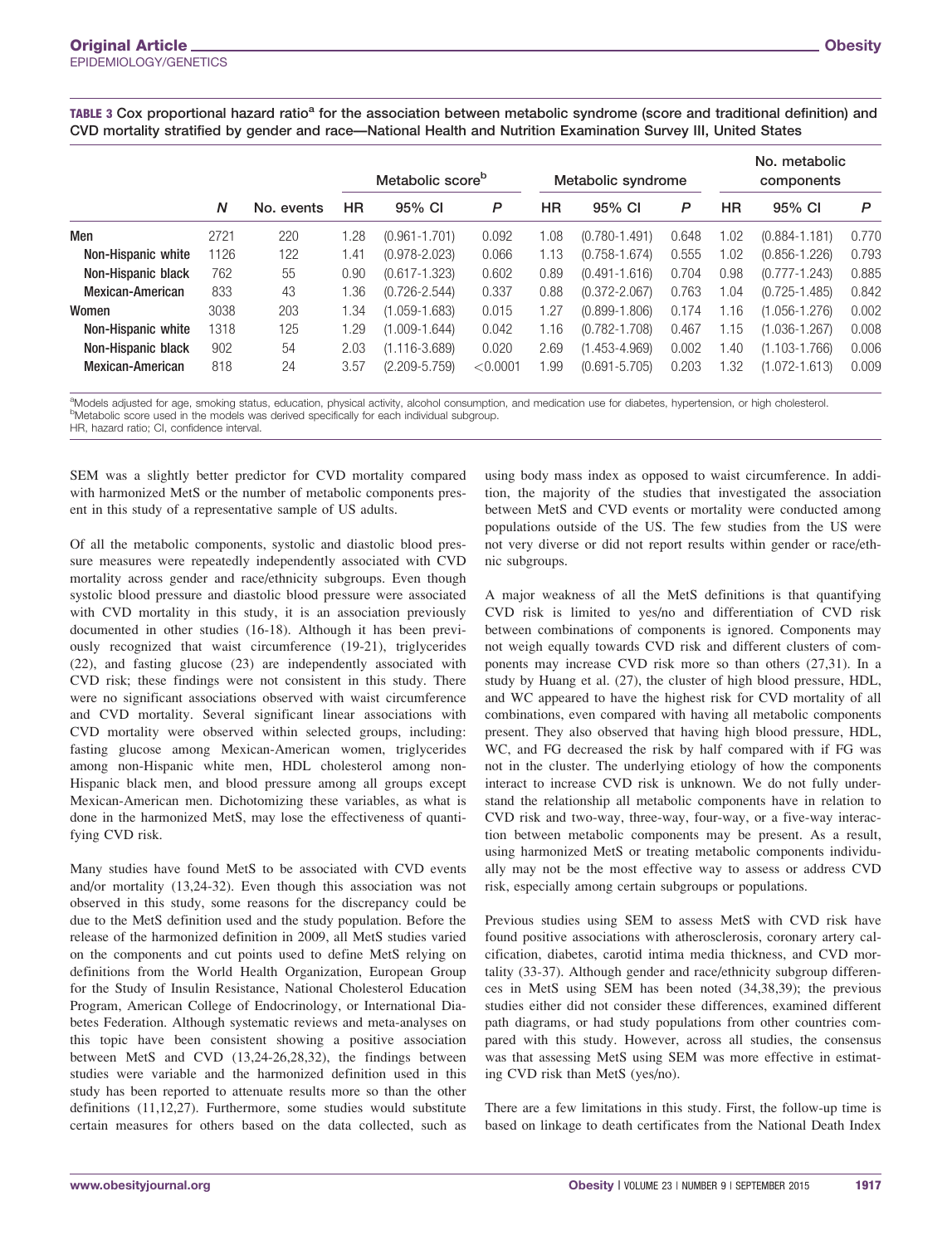and it is possible that some deaths might have been missed. Second, we were unable to capture CVD events; we only had data on CVD mortality which limits our ability to assess the association with MetS and overall CVD risk. Third, the structural equation model proposed may not represent the true underlying etiology, especially if there are interactions between components. We considered each metabolic component acting independently although simultaneously in contributing to the metabolic score, but we may need to consider how the values of some components may affect the values of another to further increase CVD risk. Additionally, the structural equation model assumed a reflective approach implying that changes in the latent variable, MetS score, affect each component as opposed to the counterfactual formative approach inferring that changes in the components affect the MetS score. Potential mis-specification of the model approach can be problematic in determining which components load on a factor when performing traditional factor analysis (40). However, in our study we did not conduct any exploratory analysis to determine which variables to include as components of the MetS score but tested a pre-specified structural equation model based on predetermined risk factors and therefore potential misspecification of the model would not affect our results. Fourth, although we were able to link to mortality data, all measured data were of cross-sectional design and only obtained at baseline. Therefore, changes may have occurred during follow-up time that changed CVD risk; such as initiation of medication use, diagnosis, or medical procedures; could not be accounted for in this study. Fifth, many statistical tests were performed and some significant results may have occurred due to chance. Finally, significant differences in the SEM analyses may have been a function of large sample sizes.

Future studies are needed to understand the etiology of metabolic components and how they may interact or relate to CVD risk. Although studies have shown CVD risk differences by gender and by race, most studies do not show results within race-gender subcategories and there is a need for more research in this area. Another research focus needed is investigations within subcategories of CVD due to the heterogeneity of this category (e.g., stroke, heart attack, or arrhythmia). Risk assessment using harmonized MetS may not capture or distinguish risk severity for CVD mortality. Although it has been previously stated that treatment for MetS is no different than the treatment of each component (8) and it may be the best current approach, treating individual risk factors independently may not be the most effective treatment method due to possible interactions between components which may require consideration of the relationship these factors have with each other. Other than diet and physical activity which may affect all components, we recognize that at this time treating each component individually and focusing on prevention are the best practices available until more is learned and the knowledge gap is narrowed. In this study, SEM to assess CVD mortality risk provided additional information than harmonized MetS or the number of MetS components present in that predictions became significant when using the metabolic score. Although the metabolic score driven from SEM has the potential to accurately estimate CVD risk tailored for different subgroups and therefore have positive clinical and public health implications, at this time more knowledge is needed on the etiology between metabolic components and CVD risk to establish the true path diagram and may be the reason that the models with all the components present predicted CVD mortality better than any of the MetS approaches. Even though calculations of the metabolic score using SEM is complex posing impractical risk assessment ability in the clinical setting, the

future of electronic medical records may be able to take the actual metabolic component values and estimate more accurate CVD risk tailored for certain subgroups.O

© 2015 The Obesity Society

#### **References**

- 1. National Center for Health. Deaths: Preliminary Data for 2011. U.S. Department of Health and Human Services, Centers for Disease Control and Prevention, National Center for Health Statistics, National Vital Statistics System.
- 2. Grundy SM, Brewer HB, Cleeman JI, et al. Definition of metabolic syndrome: report of the National Heart, Lung, and Blood Institute/American Heart Association conference on scientific issues related to definition. Circulation 2004;109:433-438.
- 3. Alberti KG, Eckel RH, Grundy SM, et al. Harmonizing the metabolic syndrome: a joint interim statement of the International Diabetes Federation Task Force on Epidemiology and Prevention; National Heart, Lung, and Blood Institute; American Heart Association; World Heart Federation; International Atherosclerosis Society; and International Association for the Study of Obesity. Circulation 2009;120:1640- 1645.
- 4. Novo S, Peritore A, Guarneri FP, et al. Metabolic syndrome (MetS) predicts cardio and cerebrovascular events in a twenty years follow-up. A prospective study. Atherosclerosis 2012;223:468-472.
- 5. Schmidt C, Bergstrom GM. The metabolic syndrome predicts cardiovascular events: results of a 13-year follow-up in initially healthy 58-year-old men. Metab Syndr Relat Disord 2012;10:394-399.
- 6. Gaillard T, Schuster D, Osei K. Metabolic syndrome in Black people of the African diaspora: the paradox of current classification, definition and criteria. Ethn Dis 2009;19: S2-1-7.
- 7. Lea JP, Greene EL, Nicholas SB, et al. Cardiorenal metabolic syndrome in the African diaspora: rationale for including chronic kidney disease in the metabolic syndrome definition. Ethn Dis 2009;19: S2-11-14.
- 8. Kahn R, Buse J, Ferrannini E, et al. The metabolic syndrome: time for a critical appraisal: joint statement from the American Diabetes Association and the European Association for the Study of Diabetes. Diabetes Care 2005;28:2289-2304.
- 9. Simons LA, Simons J, Friedlander Y, McCallum J. Is prediction of cardiovascular disease and all-cause mortality genuinely driven by the metabolic syndrome, and independently from its component variables? The Dubbo study. Heart Lung Circ 2011;20:214-219.
- 10. Malik S, Wong ND, Franklin SS, et al. Impact of the metabolic syndrome on mortality from coronary heart disease, cardiovascular disease, and all causes in United States adults. Circulation 2004;110:1245-1250.
- 11. Wang J, Ruotsalainen S, Moilanen L, et al. The metabolic syndrome predicts cardiovascular mortality: a 13-year follow-up study in elderly non-diabetic Finns. Eur Heart J 2007;28:857-864.
- 12. Lakka HM, Laaksonen DE, Lakka TA, et al. The metabolic syndrome and total and cardiovascular disease mortality in middle-aged men. JAMA 2002;288:2709-2716.
- 13. Ford ES. Risks for all-cause mortality, cardiovascular disease, and diabetes associated with the metabolic syndrome: a summary of the evidence. Diabetes Care 2005;28:1769-1778.
- 14. National Center for Health. Plan and operation of the Third National Health and Nutrition Examination Survey, 1988-94. Series 1: programs and collection procedures. Vital Health Stat 1994;32:1-407.
- 15. National Center for Health Statistics. Centers for Disease Control and Prevention (CDC). National Health and Nutrition Examination III Public-use Linked Mortality File. Hyattsville, MD: U.S. Department of Health and Human Services, Centers for Disease Control and Prevention. 2006. Available from: [http://www.cdc.gov/nchs/](http://www.cdc.gov/nchs/data_access/data_linkage/mortality/nhanes3_linkage.htm) [data\\_access/data\\_linkage/mortality/nhanes3\\_linkage.htm](http://www.cdc.gov/nchs/data_access/data_linkage/mortality/nhanes3_linkage.htm). Last accessed July 8, 2013.
- 16. Miura K, Daviglus ML, Dyer AR, et al. Relationship of blood pressure to 25-year mortality due to coronary heart disease, cardiovascular diseases, and all causes in young adult men: the Chicago Heart Association Detection Project in Industry. Arch Intern Med 2001;161:1501-1508.
- 17. Psaty BM, Furberg CD, Kuller LH, et al. Association between blood pressure level and the risk of myocardial infarction, stroke, and total mortality: the cardiovascular health study. Arch Intern Med 2001;161:1183-1192.
- 18. Stamler J, Stamler R, Neaton JD. Blood pressure, systolic and diastolic, and cardiovascular risks. US population data. Arch Intern Med 1993;153:598-615.
- 19. Bajaj HS, Brennan DM, Hoogwerf BJ, et al. Clinical utility of waist circumference in predicting all-cause mortality in a preventive cardiology clinic population: a PreCIS Database Study. Obesity (Silver Spring) 2009;17:1615-1620.
- 20. Fan J, Song Y, Chen Y, et al. Combined effect of obesity and cardio-metabolic abnormality on the risk of cardiovascular disease: a meta-analysis of prospective cohort studies. Int J Cardiol 2013;168:4761-4768.
- 21. Thomas F, Pannier B, Benetos A, et al. Visceral obesity is not an independent risk factor of mortality in subjects over 65 years. Vasc Health Risk Manag 2013;9:739-745.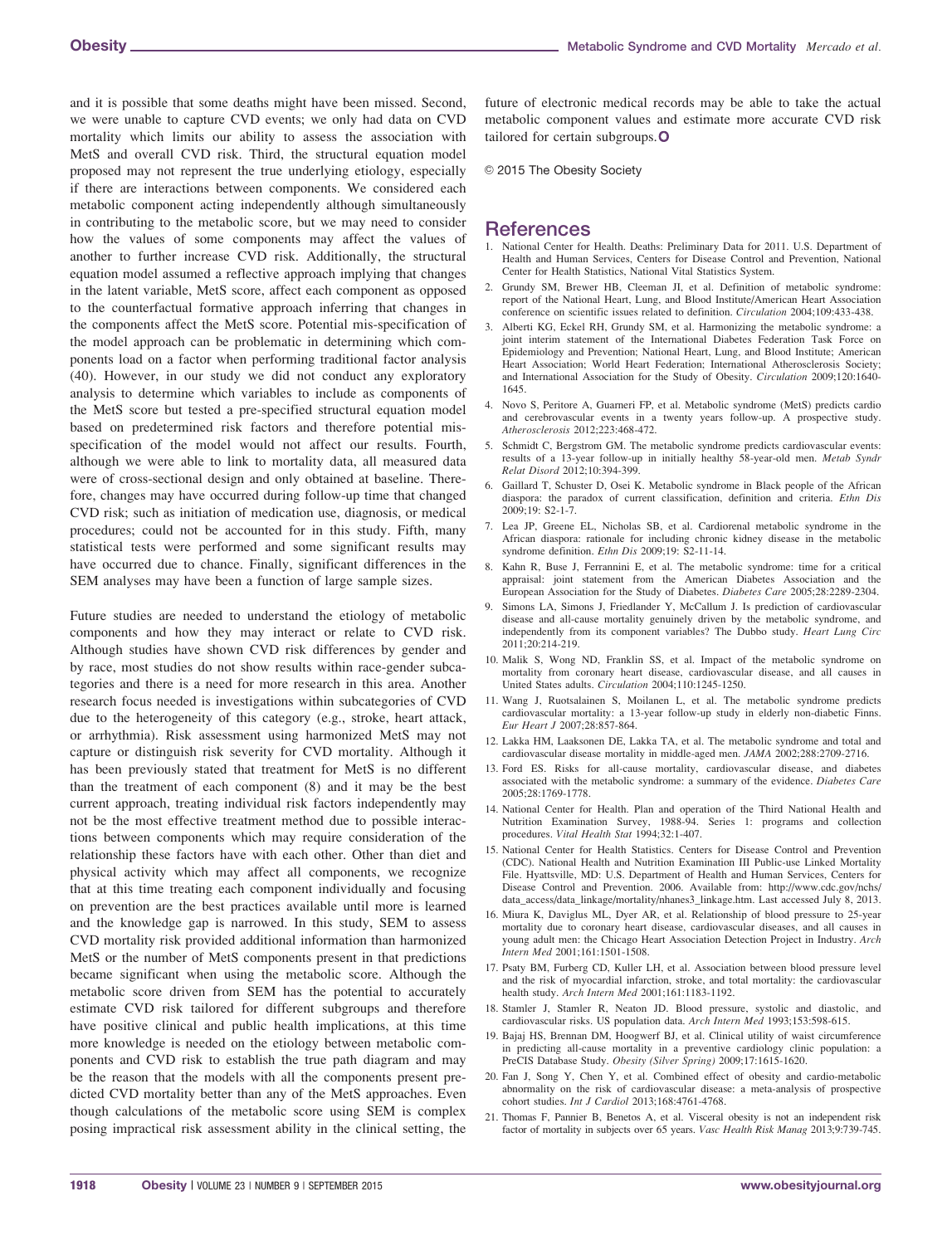- 22. Liu J, Zeng FF, Liu ZM, et al. Effects of blood triglycerides on cardiovascular and all-cause mortality: a systematic review and meta-analysis of 61 prospective studies. Lipids Health Dis 2013;12:159.
- 23. Barr EL, Boyko EJ, Zimmet PZ, et al. Continuous relationships between nondiabetic hyperglycaemia and both cardiovascular disease and all-cause mortality: the Australian Diabetes, Obesity, and Lifestyle (AusDiab) study. Diabetologia 2009; 52:415-424.
- 24. Ardern CI, Janssen I. Metabolic syndrome and its association with morbidity and mortality. Appl Physiol Nutr Metab 2007;32:33-45.
- 25. Galassi A, Reynolds K, He J. Metabolic syndrome and risk of cardiovascular disease: a meta-analysis. Am J Med 2006;119:812-819.
- 26. Gami AS, Witt BJ, Howard DE, et al. Metabolic syndrome and risk of incident cardiovascular events and death: a systematic review and meta-analysis of longitudinal studies. J Am Coll Cardiol 2007;49:403-414.
- 27. Huang KC, Lee LT, Chen CY, et al. All-cause and cardiovascular disease mortality increased with metabolic syndrome in Taiwanese. Obesity (Silver Spring) 2008;16: 684-689.
- 28. Mottillo S, Filion KB, Genest J, et al. The metabolic syndrome and cardiovascular risk a systematic review and meta-analysis. J Am Coll Cardiol 2010;56:1113-1132.
- 29. Mozaffarian D, Kamineni A, Prineas RJ, Siscovick DS. Metabolic syndrome and mortality in older adults: the Cardiovascular Health Study. Arch Intern Med 2008; 168:969-978.
- 30. Saito I, Iso H, Kokubo Y, et al. Metabolic syndrome and all-cause and cardiovascular disease mortality: Japan Public Health Center-based Prospective (JPHC) Study. Circ J 2009;73:878-884.
- 31. Wen CJ, Lee YS, Lin WY, et al. The metabolic syndrome increases cardiovascular mortality in Taiwanese elderly. Eur J Clin Invest 2008;38:469-475.
- 32. Wu SH, Liu Z, Ho SC. Metabolic syndrome and all-cause mortality: a metaanalysis of prospective cohort studies. Eur J Epidemiol 2010;25:375-384.
- 33. Chirinos DA, Medina-Lezama J, Arguelles W, et al. Metabolic syndrome as an underlying disease entity and its relationship to subclinical atherosclerosis in Andean Hispanics. Metab Syndr Relat Disord 2014;12:49-55.
- 34. Gurka MJ, Lilly CL, Oliver MN, et al. An examination of sex and racial/ethnic differences in the metabolic syndrome among adults: a confirmatory factor analysis and a resulting continuous severity score. Metabolism 2014;63:218-225.
- 35. Lin JW, Hwang JJ, Dai DF, et al. Using structural equation model to illustrate the relationship between metabolic risk factors and cardiovascular complications in Taiwan. Eur J Cardiovasc Prev Rehabil 2006;13:633-639.
- 36. Povel CM, Beulens JW, van der Schouw YT, et al. Metabolic syndrome model definitions predicting type 2 diabetes and cardiovascular disease. Diabetes Care 2013;36:362-368.
- 37. Stevenson JE, Wright BR, Boydstun AS. The metabolic syndrome and coronary artery disease: a structural equation modeling approach suggestive of a common underlying pathophysiology. Metabolism 2012;61:1582-1588.
- 38. Ferguson TF, Funkhouser E, Roseman J. Factor analysis of metabolic syndrome components in the Coronary Artery Risk Development in Young Adults (CARDIA) study: examination of factors by race-sex groups and across time. Ann Epidemiol 2010;20:194-200.
- 39. Gurka MJ, Ice CL, Sun SS, et al. A confirmatory factor analysis of the metabolic syndrome in adolescents: an examination of sex and racial/ethnic differences. Cardiovasc Diabetol 2012;11:128.
- 40. Diamantopoulos A, Siguaw JA. Formative versus reflective indicators in organizational measure development: a comparison and empirical illustration. Br J Manag 2006;17:263-282.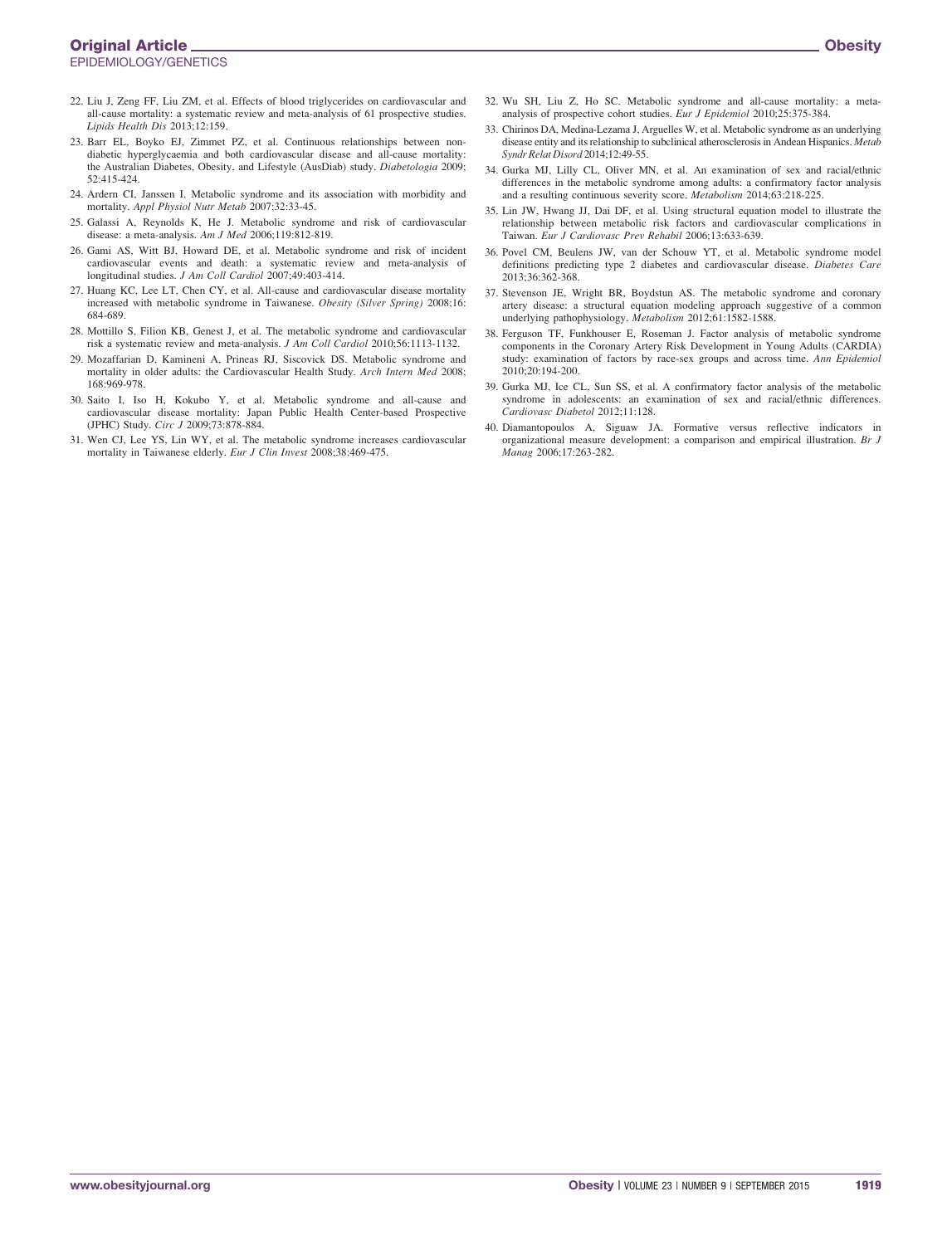| $m$ and $m$ and $m$ and $m$ and $m$ and $m$ and $m$ and $m$ and $m$ and $m$ and $m$ and $m$ and $m$ |             |                | Men             |                |                |      |                |                 | Women          |                |
|-----------------------------------------------------------------------------------------------------|-------------|----------------|-----------------|----------------|----------------|------|----------------|-----------------|----------------|----------------|
|                                                                                                     | $\mathbf N$ | # of<br>events | HR <sup>b</sup> | 95% CI         | <b>P-value</b> | N    | # of<br>events | HR <sup>b</sup> | 95% CI         | <b>P-value</b> |
| All                                                                                                 | 2721        | 220            |                 |                |                | 3038 | 203            |                 |                |                |
| Waist circumference                                                                                 |             |                | 1.12            | (0.852, 1.473) | 0.418          |      |                | 1.23            | (1.015, 1.499) | 0.035          |
| Systolic blood pressure                                                                             |             |                | 1.53            | (1.142, 2.045) | 0.004          |      |                | 1.41            | (1.226, 1.621) | 0.000          |
| Diastolic blood pressure                                                                            |             |                | 1.41            | (1.117, 1.783) | 0.004          |      |                | 1.28            | (1.062, 1.533) | 0.009          |
| HDL cholesterol                                                                                     |             |                | 0.95            | (0.689, 1.315) | 0.765          |      |                | 1.02            | (0.788, 1.327) | 0.867          |
| Triglycerides                                                                                       |             |                | 1.12            | (1.104, 1.133) | 0.000          |      |                | 1.21            | (1.000, 1.465) | 0.050          |
| Plasma glucose                                                                                      |             |                | 1.16            | (0.986, 1.370) | 0.074          |      |                | 1.12            | (0.978, 1.281) | 0.101          |
| Non-Hispanic white                                                                                  | 1126        | 122            |                 |                |                | 1318 | 125            |                 |                |                |
| Waist circumference                                                                                 |             |                | 1.22            | (0.894, 1.672) | 0.208          |      |                | 1.19            | (0.945, 1.496) | 0.140          |
| Systolic blood pressure                                                                             |             |                | 1.53            | (1.049, 2.237) | 0.027          |      |                | 1.35            | (1.150, 1.592) | 0.000          |
| Diastolic blood pressure                                                                            |             |                | 1.41            | (1.059, 1.876) | 0.019          |      |                | 1.25            | (1.014, 1.535) | 0.037          |
| HDL cholesterol                                                                                     |             |                | 0.81            | (0.542, 1.196) | 0.283          |      |                | 1.04            | (0.776, 1.398) | 0.786          |
| Triglycerides                                                                                       |             |                | 1.13            | (1.109, 1.142) | 0.000          |      |                | 1.23            | (0.998, 1.524) | 0.053          |
| Plasma glucose                                                                                      |             |                | 1.15            | (0.931, 1.421) | 0.193          |      |                | 1.13            | (0.959, 1.325) | 0.147          |
| Non-Hispanic black                                                                                  | 762         | 55             |                 |                |                | 902  | 54             |                 |                |                |
| Waist circumference                                                                                 |             |                | 0.89            | (0.620, 1.265) | 0.504          |      |                | 1.39            | (1.012, 1.919) | 0.042          |
| Systolic blood pressure                                                                             |             |                | 1.52            | (1.127, 2.047) | 0.006          |      |                | 1.52            | (1.265, 1.817) | 0.000          |
| Diastolic blood pressure                                                                            |             |                | 1.53            | (1.212, 1.924) | 0.000          |      |                | 1.29            | (1.022, 1.638) | 0.032          |
| HDL cholesterol                                                                                     |             |                | 1.31            | (1.040, 1.657) | 0.022          |      |                | 0.92            | (0.669, 1.271) | 0.620          |
| Triglycerides                                                                                       |             |                | 0.80            | (0.453, 1.400) | 0.429          |      |                | 1.41            | (0.909, 2.179) | 0.125          |
| Plasma glucose                                                                                      |             |                | 1.20            | (1.037, 1.392) | 0.015          |      |                | 1.02            | (0.887, 1.180) | 0.751          |
| <b>Mexican-American</b>                                                                             | 833         | 43             |                 |                |                | 818  | 24             |                 |                |                |
| Waist circumference                                                                                 |             |                | 0.81            | (0.425, 1.524) | 0.505          |      |                | 1.52            | (0.978, 2.351) | 0.063          |
| Systolic blood pressure                                                                             |             |                | 1.39            | (0.830, 2.324) | 0.211          |      |                | 2.22            | (1.343, 3.684) | 0.002          |
| Diastolic blood pressure                                                                            |             |                | 0.97            | (0.693, 1.344) | 0.835          |      |                | 1.51            | (0.667, 3.415) | 0.323          |
| HDL cholesterol                                                                                     |             |                | 0.81            | (0.353, 1.850) | 0.614          |      |                | 0.74            | (0.489, 1.111) | 0.145          |
| Triglycerides                                                                                       |             |                | 1.32            | (0.924, 1.895) | 0.127          |      |                | 1.16            | (0.836, 1.604) | 0.378          |
| Plasma glucose                                                                                      |             |                | 1.09            | (0.793, 1.501) | 0.594          |      |                | 1.38            | (1.129, 1.678) | 0.002          |

Table S1. Unadjusted Cox Proportional Hazard Ratio for Cardiovascular Disease Mortality associated with each STANDARDIZED<sup>a</sup> metabolic component by gender- National Health and Nutrition Examination Survey III, United States

Abbreviations: HR, hazard ratio; CI, confidence interval

<sup>a</sup> All metabolic components were standardized to the normal distribution for the purpose of coefficient comparison across models.

**b** Models adjusted for age.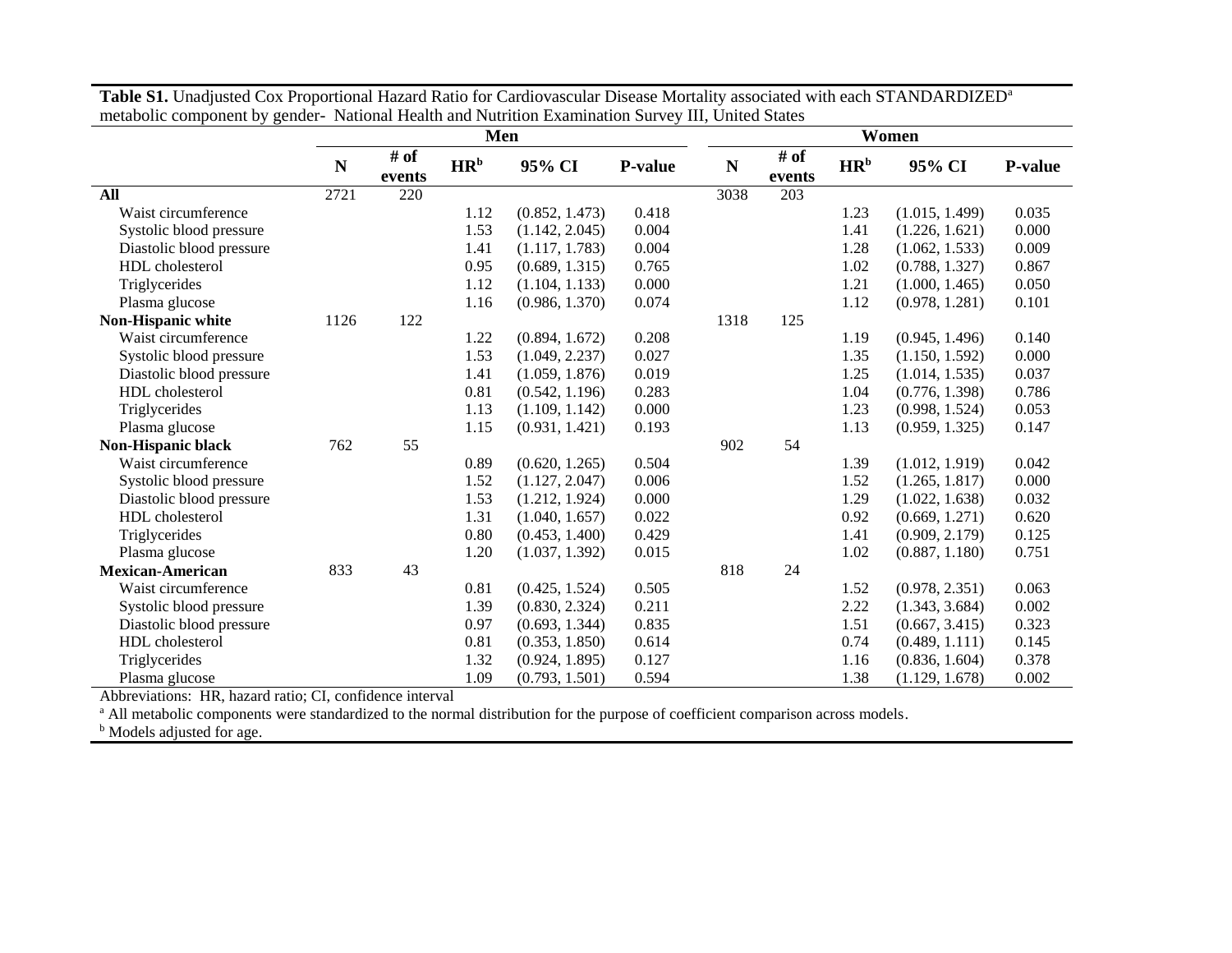|                                |                   |                          |                   |                          |                   | Men                      |                   | Women                    |
|--------------------------------|-------------------|--------------------------|-------------------|--------------------------|-------------------|--------------------------|-------------------|--------------------------|
|                                | <b>Gender</b>     |                          |                   | Race                     |                   | Race                     |                   | Race                     |
|                                | <b>Score</b>      | Wald                     | Score             | Wald                     | <b>Score</b>      | Wald                     | <b>Score</b>      | Wald                     |
|                                | Test <sup>a</sup> | <b>Test</b> <sup>b</sup> | Test <sup>a</sup> | <b>Test</b> <sup>b</sup> | Test <sup>a</sup> | <b>Test</b> <sup>b</sup> | Test <sup>a</sup> | <b>Test</b> <sup>b</sup> |
| <b>Waist circumference</b>     | < 0.0001          | < 0.0001                 | 0.015             | < 0.0001                 | 0.658             | 0.0016                   | 0.0001            | < 0.0001                 |
| <b>Systolic blood pressure</b> | < 0.0001          | < 0.0001                 | 0.012             | < 0.0001                 | 0.338             | 0.0010                   | 0.110             | 0.0001                   |
| Diastolic blood pressure       | 0.732             | 0.040                    | < 0.0001          | < 0.0001                 | < 0.0001          | < 0.0001                 | 0.006             | < 0.0001                 |
| <b>HDL</b> cholesterol         | 0.018             | < 0.0001                 | < 0.0001          | < 0.0001                 | < 0.0001          | < 0.0001                 | 0.003             | < 0.0001                 |
| <b>Triglycerides</b>           | < 0.0001          | < 0.0001                 | 0.001             | < 0.0001                 | 0.415             | < 0.0001                 | < 0.0001          | < 0.0001                 |
| <b>Fasting glucose</b>         | 0.043             | 0.012                    | < 0.0001          | < 0.0001                 | 0.394             | < 0.0001                 | < 0.0001          | < 0.0001                 |

**Table S2.** P-values for testing differences in structural equation models by gender and race

NOTE: Testing differences in structural equation models could not be performed in the survey setting. Therefore, these results do not consider sampling design or weights.

<sup>a</sup> Score test reported for testing difference in factor loadings across groups. The null hypothesis is that the factor loadings are equal.

<sup>b</sup> Wald test reported for testing difference in the variance for parameters across groups. The null hypothesis is that the variance is equal across groups.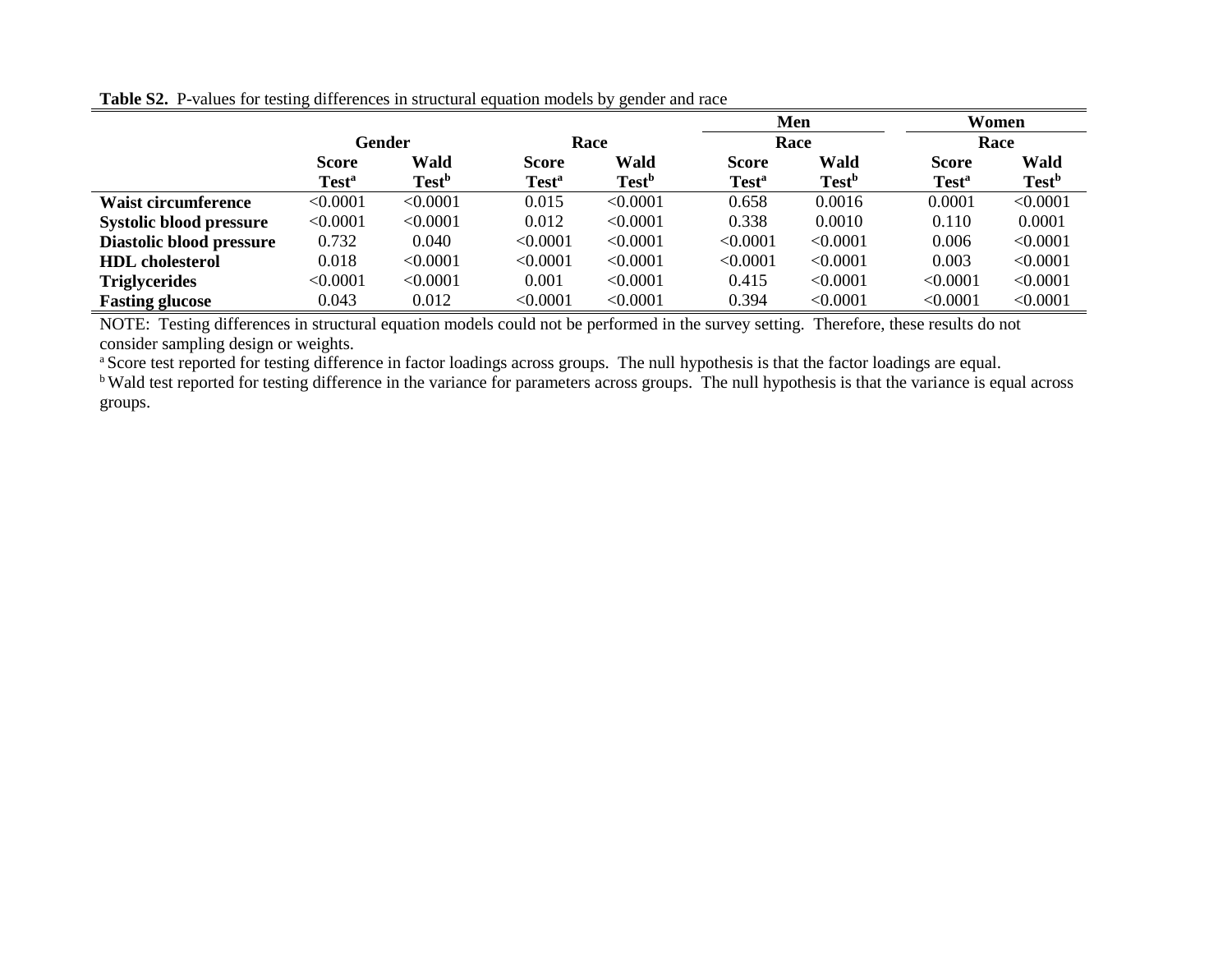Table S3. Unadjusted Cox proportional hazard ratio<sup>a</sup> for the association between Metabolic syndrome (score and traditional definition) and CVD mortality stratified by gender and race – National Health and Nutrition Examination Survey III, United States

|                               |        |               |           | Metabolic Score <sup>b</sup> |                |      | <b>Metabolic Syndrome</b> |                |           | # of Metabolic Components |                |
|-------------------------------|--------|---------------|-----------|------------------------------|----------------|------|---------------------------|----------------|-----------|---------------------------|----------------|
|                               | N      | # of events   | <b>HR</b> | 95% CI                       | <b>P-value</b> | HR   | 95% CI                    | <b>P-value</b> | <b>HR</b> | 95% CI                    | <b>P-value</b> |
| Men                           | 2721   | 220           | 1.43      | (1.140, 1.801)               | 0.002          | 1.35 | (0.979, 1.859)            | 0.067          | 1.13      | (0.986, 1.298)            | 0.079          |
| Non-Hispanic white            | 1126   | 122           | 1.61      | (1.254, 2.064)               | 0.0002         | 1.50 | (1.033, 2.169)            | 0.033          | 1.16      | (0.994, 1.359)            | 0.060          |
| Non-Hispanic black            | 762    | 55            | 0.97      | (0.672, 1.384)               | 0.845          | 0.93 | (0.517, 1.668)            | 0.804          | 1.06      | (0.858, 1.316)            | 0.578          |
| Mexican-American              | 833    | 43            | 1.06      | (0.602, 1.870)               | 0.839          | 0.75 | (0.313, 1.782)            | 0.511          | 0.98      | (0.712, 1.336)            | 0.876          |
| Women                         | 3038   | 203           | 1.40      | (1.143, 1.714)               | 0.001          | 1.46 | (1.067, 1.988)            | 0.018          | 1.20      | (1.103, 1.314)            | < 0.0001       |
| Non-Hispanic white            | 1318   | 125           | 1.33      | (1.081, 1.644)               | 0.007          | 1.34 | (0.963, 1.873)            | 0.082          | 1.19      | (1.086, 1.299)            | 0.0002         |
| Non-Hispanic black            | 902    | 54            | 2.03      | (1.304, 3.163)               | 0.002          | 2.51 | (1.467, 4.300)            | 0.001          | 1.37      | (1.141, 1.646)            | 0.001          |
| Mexican-American              | 818    | 24            | 2.44      | (1.684, 3.523)               | < 0.0001       | 2.33 | (0.733, 7.383)            | 0.152          | 1.34      | (1.085, 1.658)            | 0.007          |
| $x \rightarrow x$<br>$\cdots$ | $\sim$ | $\sim$ $\sim$ |           |                              |                |      |                           |                |           |                           |                |

Abbreviations: HR, hazard ratio; CI, confidence interval

<sup>a</sup> Models adjusted for age.

<sup>b</sup> Metabolic score used in the models were derived specifically for each individual subgroup.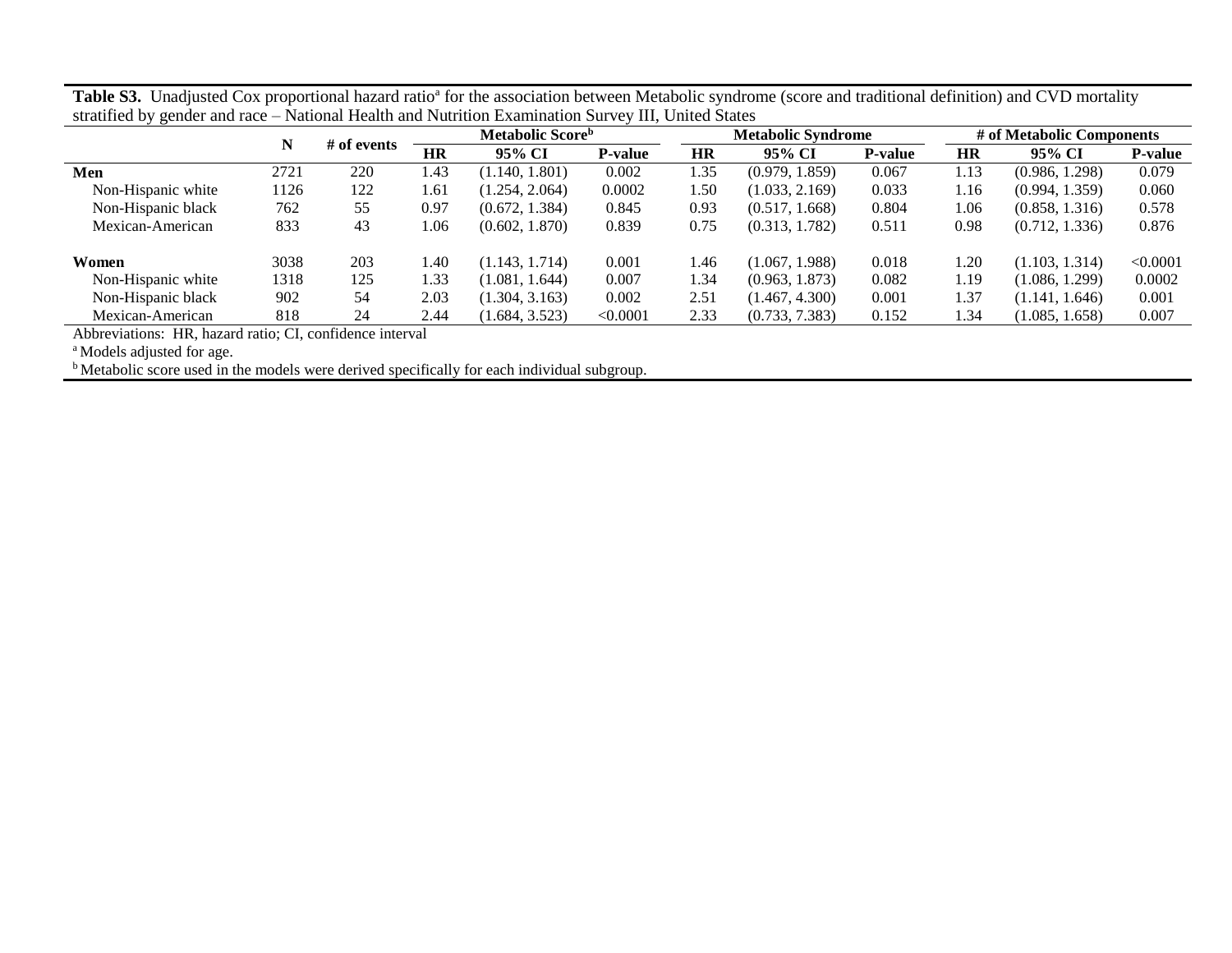|                    |            |            | <b>Metabolic Score</b>    |             |             |            |            | <b>Metabolic Syndrome Prevalence</b> |             |             |
|--------------------|------------|------------|---------------------------|-------------|-------------|------------|------------|--------------------------------------|-------------|-------------|
|                    | <b>AIC</b> | <b>BIC</b> | C                         | K           | $\mathbf R$ | <b>AIC</b> | <b>BIC</b> | C                                    | K           | $\mathbf R$ |
|                    |            |            | statistic                 | statistic   | square      |            |            | statistic                            | statistic   | square      |
| Men                |            |            |                           |             |             |            |            |                                      |             |             |
| Non-Hispanic white | 578.58     | 623.81     | 0.881                     | 0.848       | 0.561       | 581.24     | 626.48     | 0.881                                | 0.847       | 0.553       |
| Non-Hispanic black | 442.48     | 484.21     | 0.865                     | 0.799       | 0.692       | 442.71     | 484.43     | 0.864                                | 0.802       | 0.691       |
| Mexican-American   | 253.32     | 295.85     | 0.875                     | 0.806       | 0.558       | 253.44     | 295.97     | 0.872                                | 0.800       | 0.557       |
| Women              |            |            |                           |             |             |            |            |                                      |             |             |
| Non-Hispanic white | 723.51     | 770.16     | 0.915                     | 0.868       | 0.716       | 725.38     | 772.03     | 0.915                                | 0.866       | 0.712       |
| Non-Hispanic black | 465.18     | 508.42     | 0.912                     | 0.819       | 0.898       | 463.83     | 507.07     | 0.912                                | 0.809       | 0.900       |
| Mexican-American   | 140.55     | 178.20     | 0.922                     | 0.842       | 0.800       | 151.40     | 193.76     | 0.916                                | 0.829       | 0.720       |
|                    |            |            | # of Metabolic Components |             |             |            |            | All components in model              |             |             |
|                    | <b>AIC</b> | <b>BIC</b> | $\mathbf C$               | $\mathbf K$ | $\mathbf R$ | <b>AIC</b> | <b>BIC</b> | $\mathbf C$                          | $\mathbf K$ | $\mathbf R$ |
|                    |            |            | statistic                 | statistic   | square      |            |            | statistic                            | statistic   | square      |
| Men                |            |            |                           |             |             |            |            |                                      |             |             |
| Non-Hispanic white | 581.33     | 626.57     | 0.881                     | 0.847       | 0.553       | 366.74     | 433.17     | 0.888                                | 0.851       | 0.576       |
| Non-Hispanic black | 442.80     | 484.52     | 0.864                     | 0.802       | 0.690       | 355.26     | 417.09     | 0.899                                | 0.815       | 0.805       |
| Mexican-American   | 253.63     | 296.16     | 0.872                     | 0.799       | 0.556       | 195.37     | 257.12     | 0.881                                | 0.795       | 0.614       |
| Women              |            |            |                           |             |             |            |            |                                      |             |             |
| Non-Hispanic white | 723.74     | 770.39     | 0.916                     | 0.868       | 0.716       | 478.31     | 547.49     | 0.928                                | 0.873       | 0.764       |
| Non-Hispanic black | 466.69     | 509.93     | 0.908                     | 0.810       | 0.895       | 315.56     | 379.19     | 0.921                                | 0.817       | 0.920       |
| Mexican-American   | 150.97     | 193.33     | 0.917                     | 0.829       | 0.725       | 93.38      | 154.54     | 0.925                                | 0.852       | 0.883       |

**Table S4.** Goodness-of-fit and Predictability Results for the Comparison Between Models Using Metabolic Score, Metabolic Syndrome, or Number of Metabolic Components by Gender-Race Subgroups

AIC, Akaike Information Criterion; BIC, Bayesian Information Criterion; C statistic, Harrell's C-coefficient; K statistic, Gönen and Heller's K-coefficient; R square, Royston's R-square

For both AIC and BIC, smaller number is a better fit.

For R-square, C- and K- statistics, the larger number is a better predictor.

All components in the model include: waist circumference, systolic blood pressure, diastolic blood pressure, HDL cholesterol, triglycerides, and fasting glucose as proxy for metabolic syndrome along with